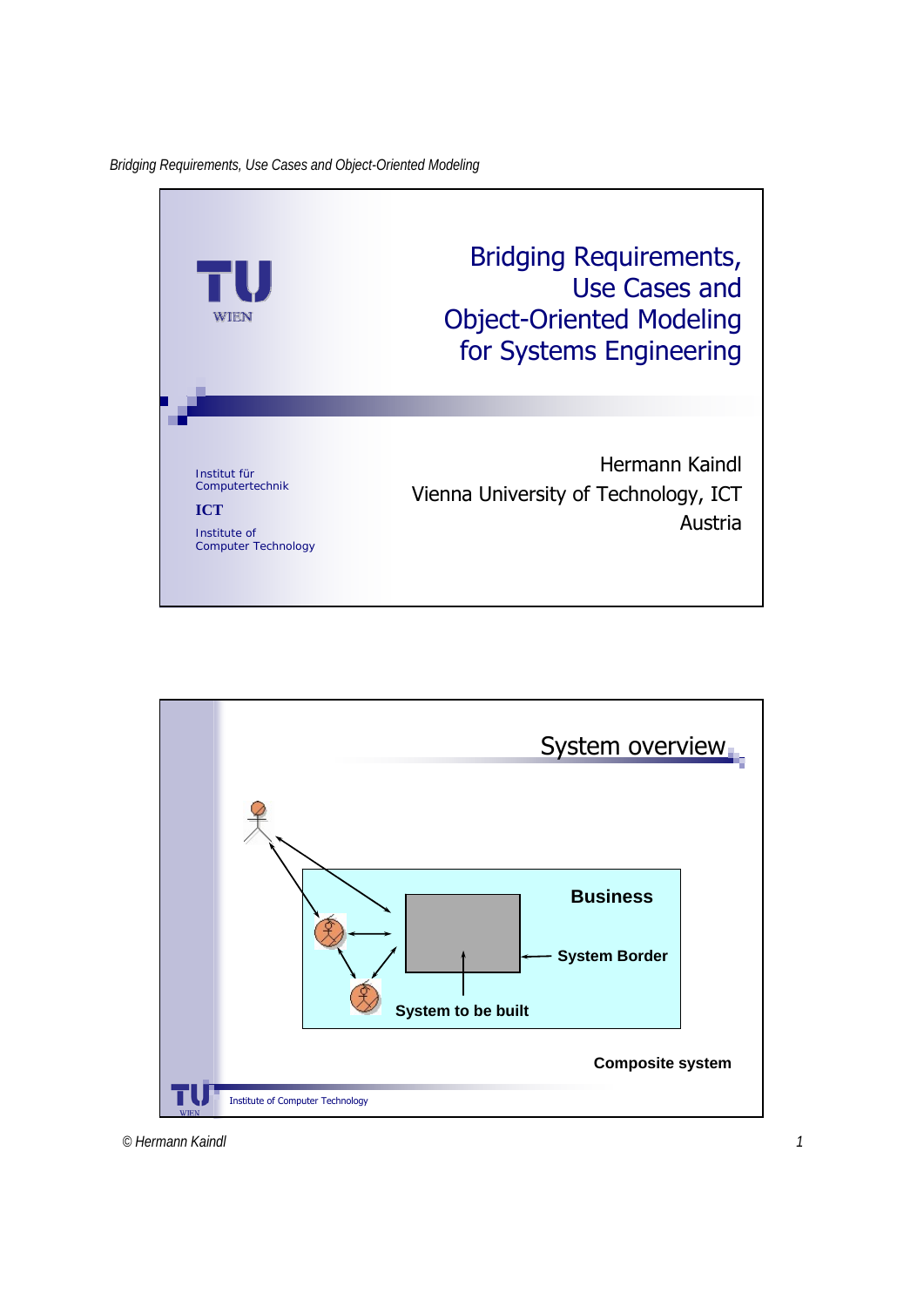*Bridging Requirements, Use Cases and Object-Oriented Modeling*





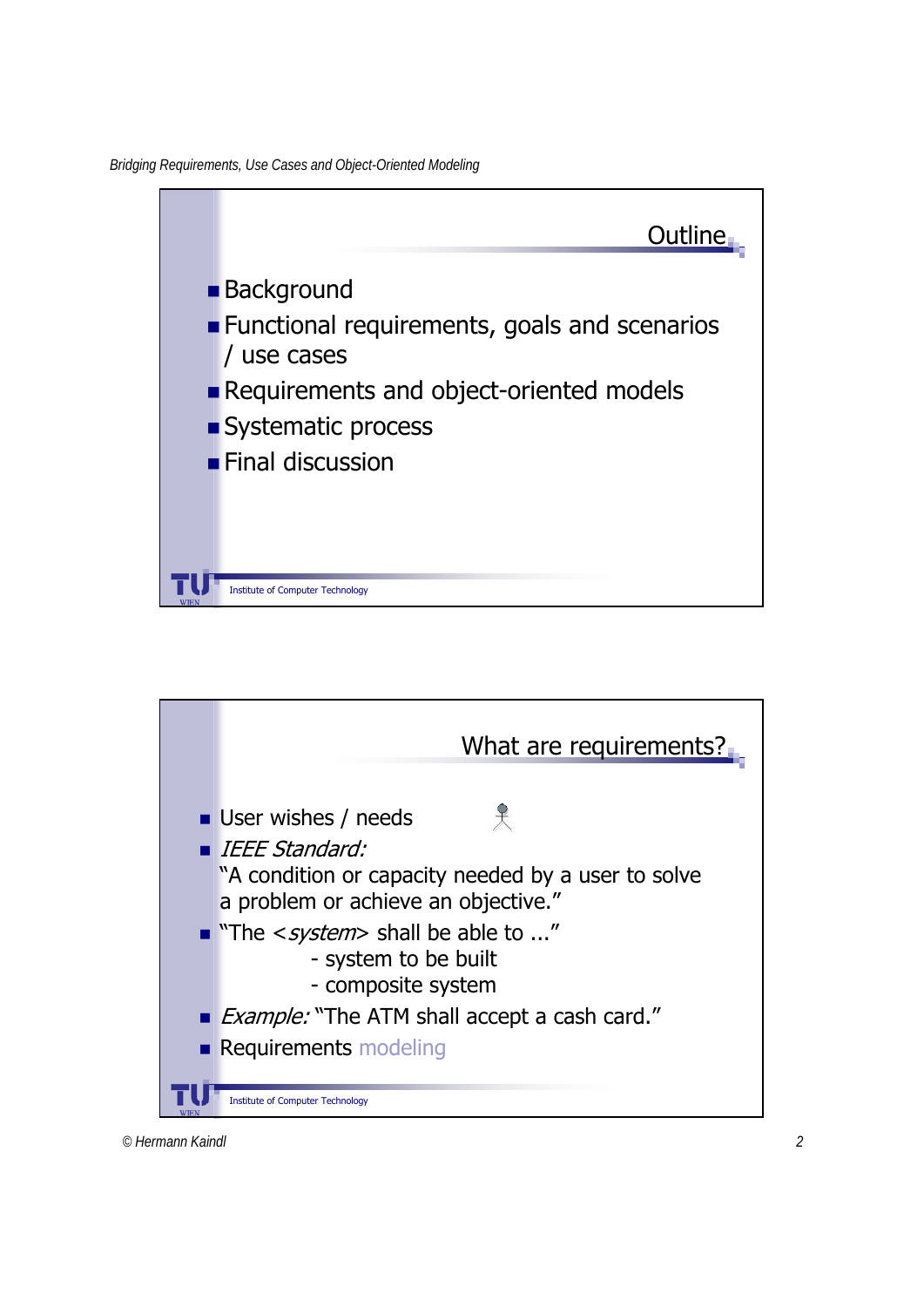*Bridging Requirements, Use Cases and Object-Oriented Modeling*



|             |                                                                | Class and generalization |                    |
|-------------|----------------------------------------------------------------|--------------------------|--------------------|
|             | Class in UML (Unified Modeling Language)<br>http://www.omg.org |                          |                    |
|             | Generalization /<br>Specialization<br>(in UML notation)        | Transaction<br>date-time |                    |
|             | <b>Object</b> – instance                                       | Cashier transaction      | Remote transaction |
| <b>WIEN</b> | <b>Institute of Computer Technology</b>                        |                          |                    |

*© Hermann Kaindl 3*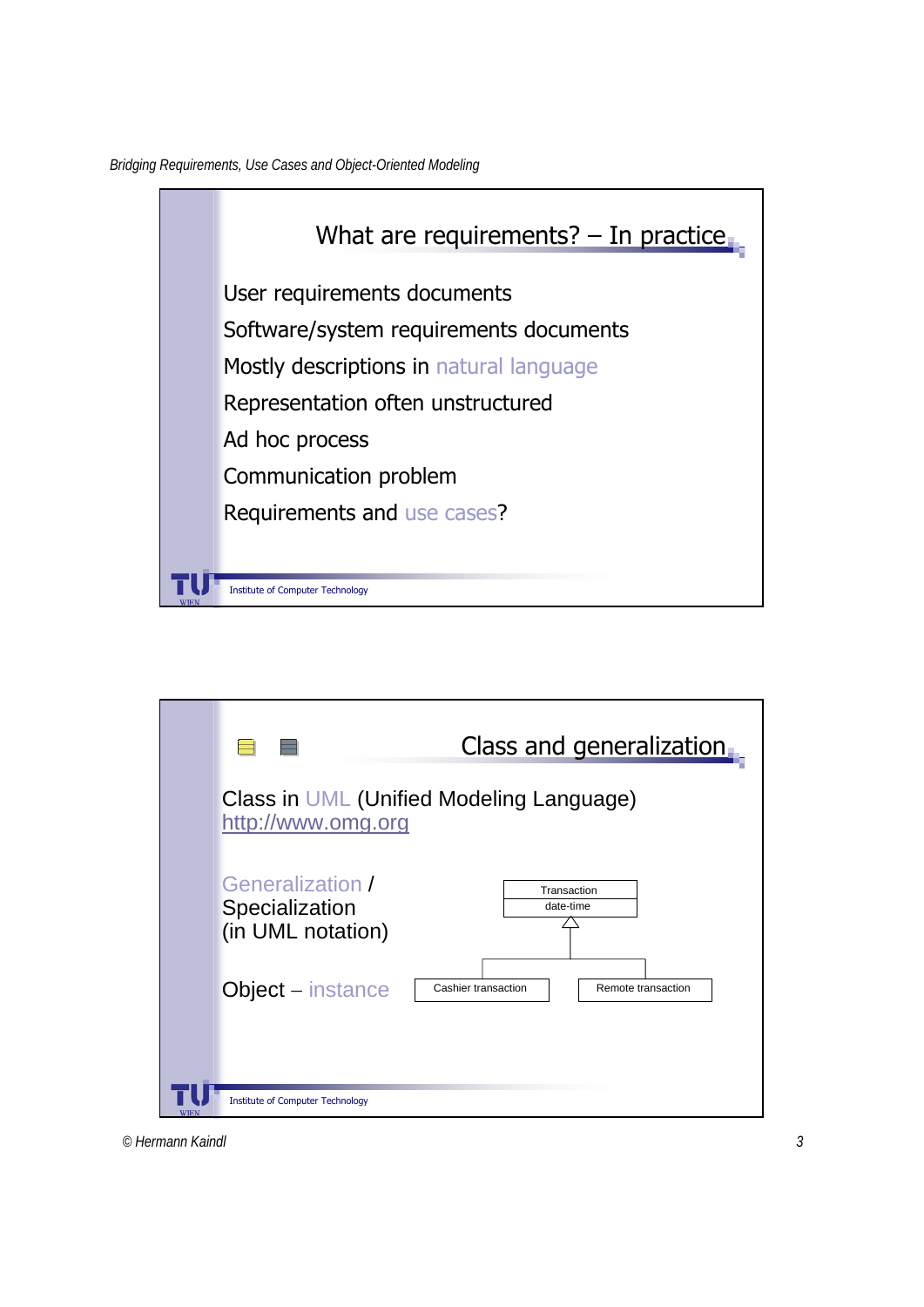*Bridging Requirements, Use Cases and Object-Oriented Modeling*





*© Hermann Kaindl 4*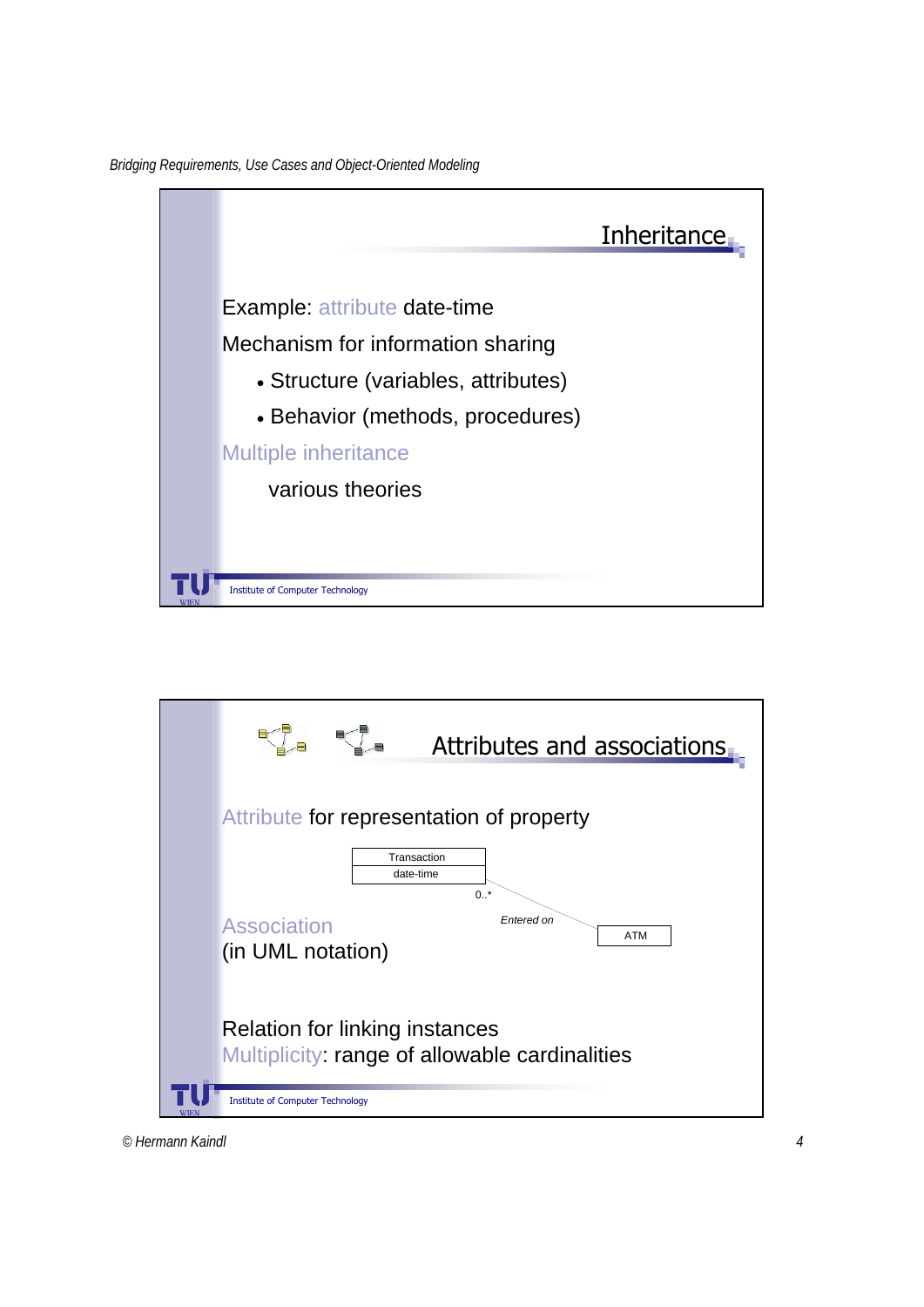



*© Hermann Kaindl 5*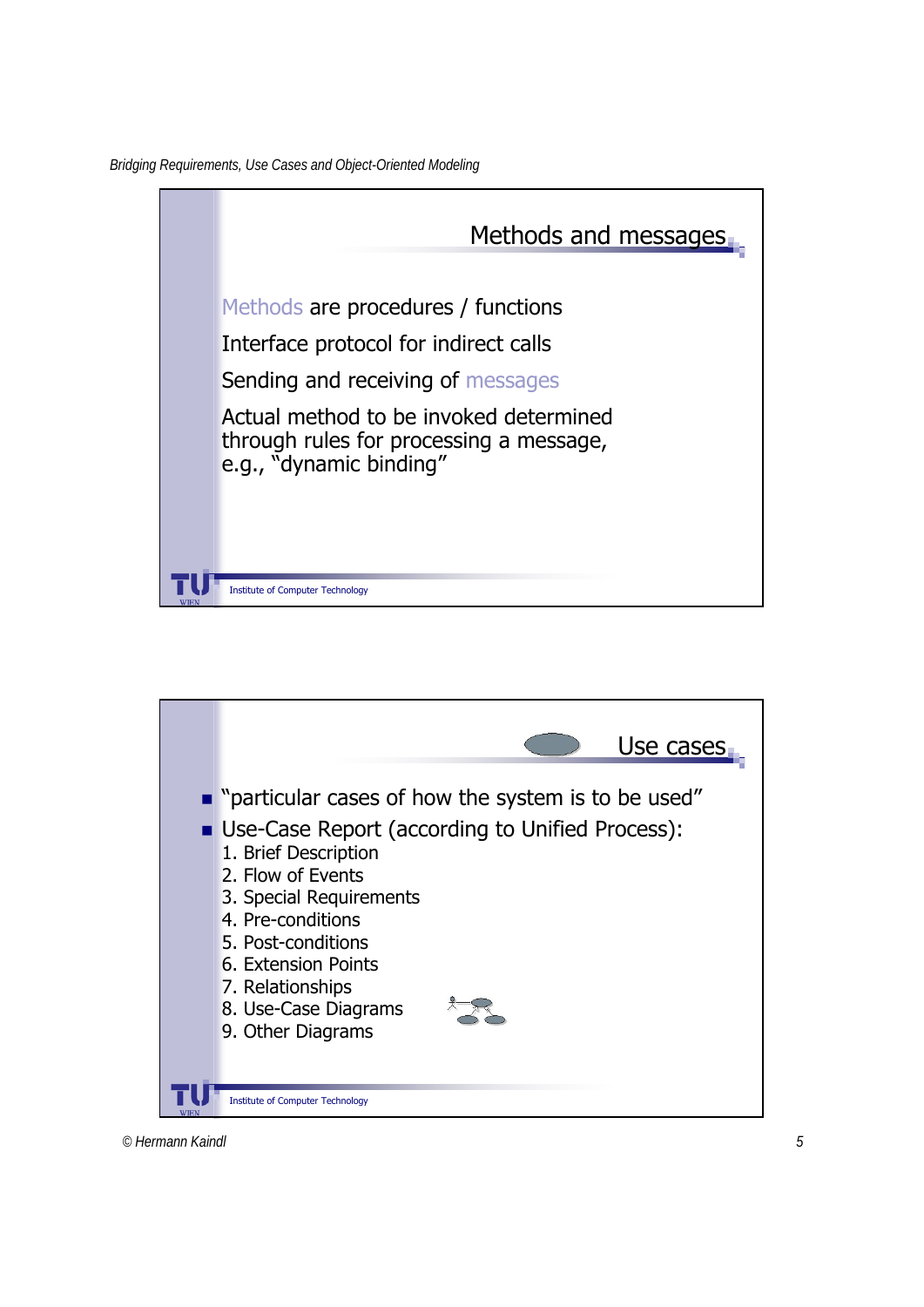*Bridging Requirements, Use Cases and Object-Oriented Modeling*



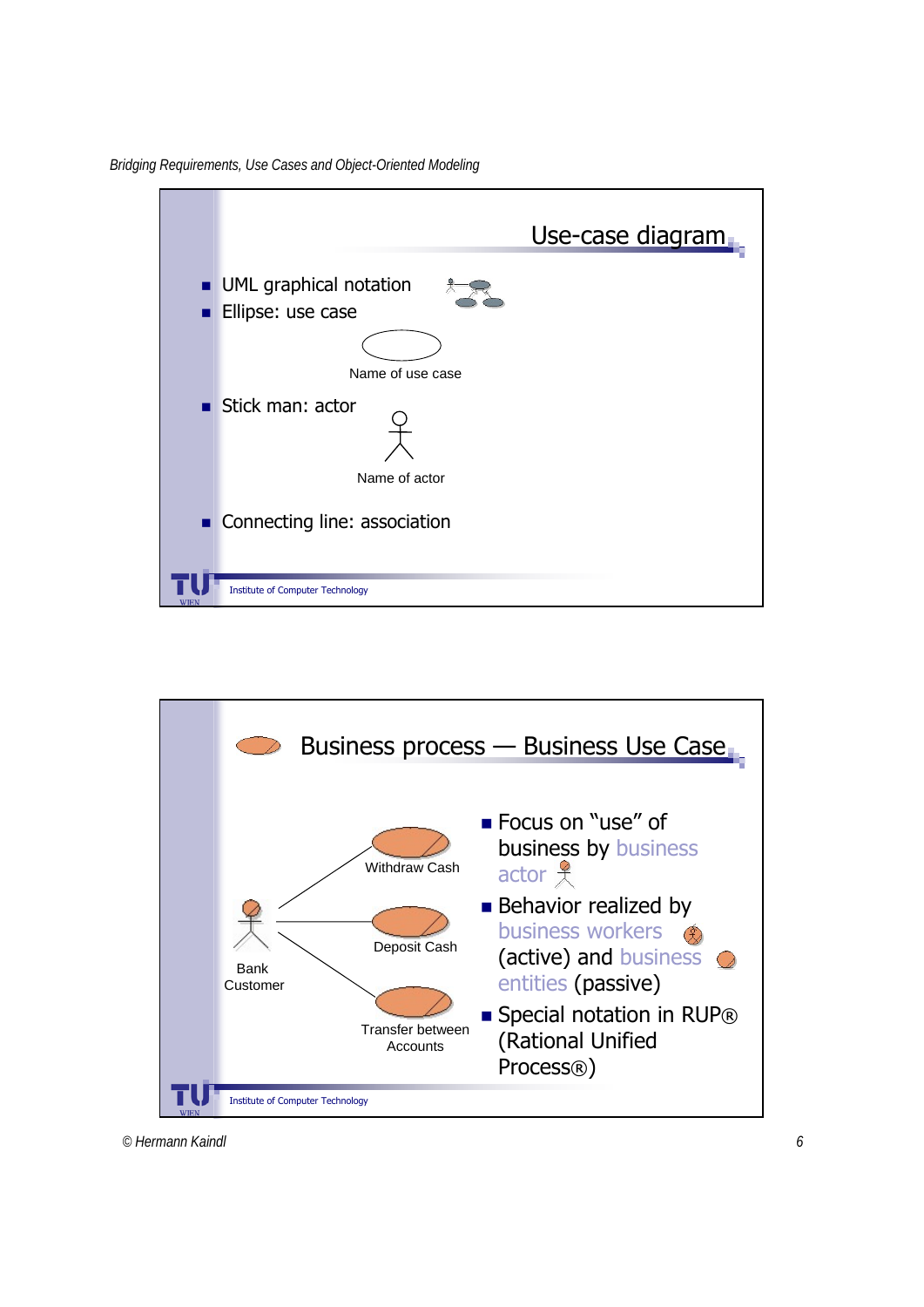



*© Hermann Kaindl 7*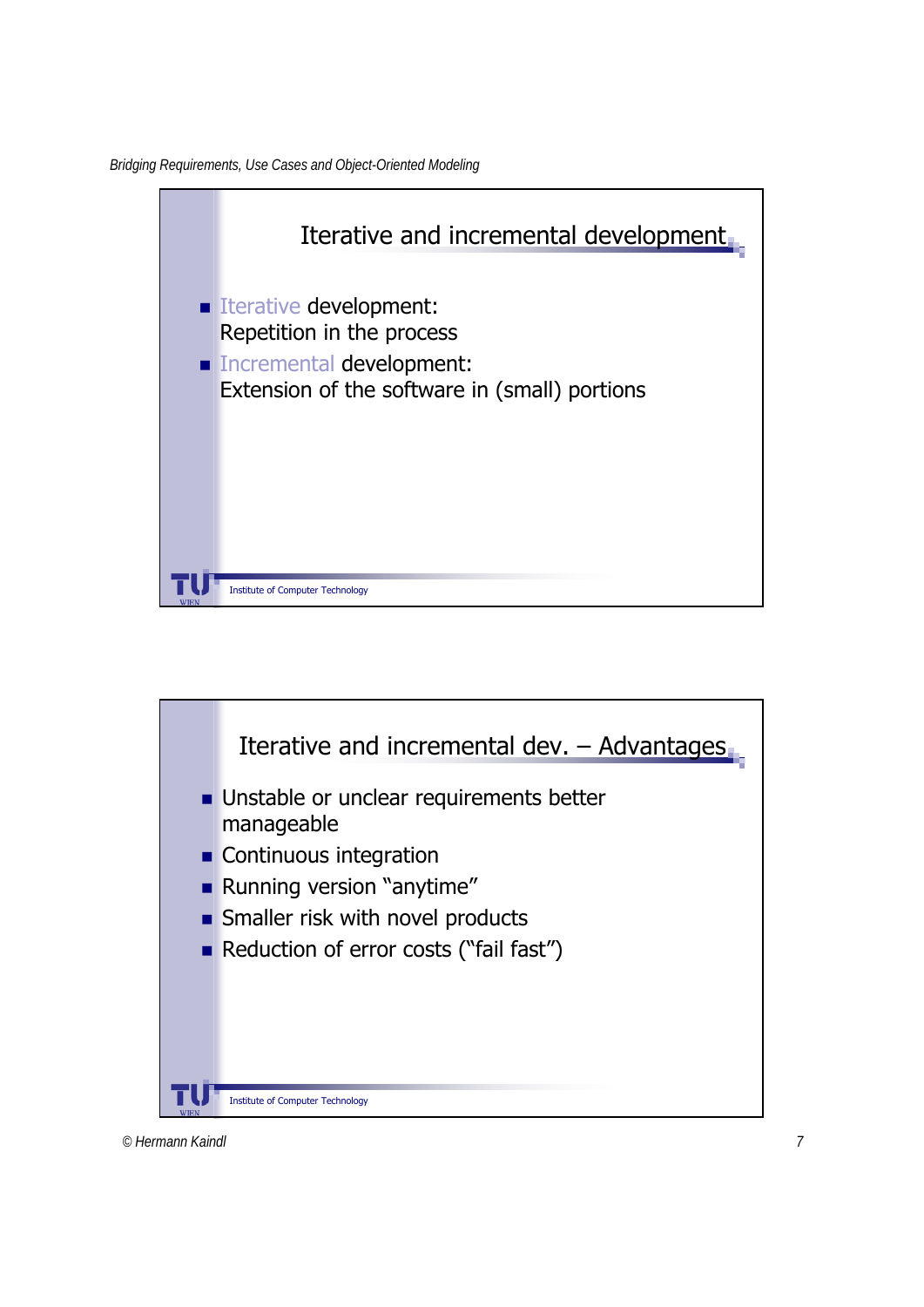*Bridging Requirements, Use Cases and Object-Oriented Modeling*



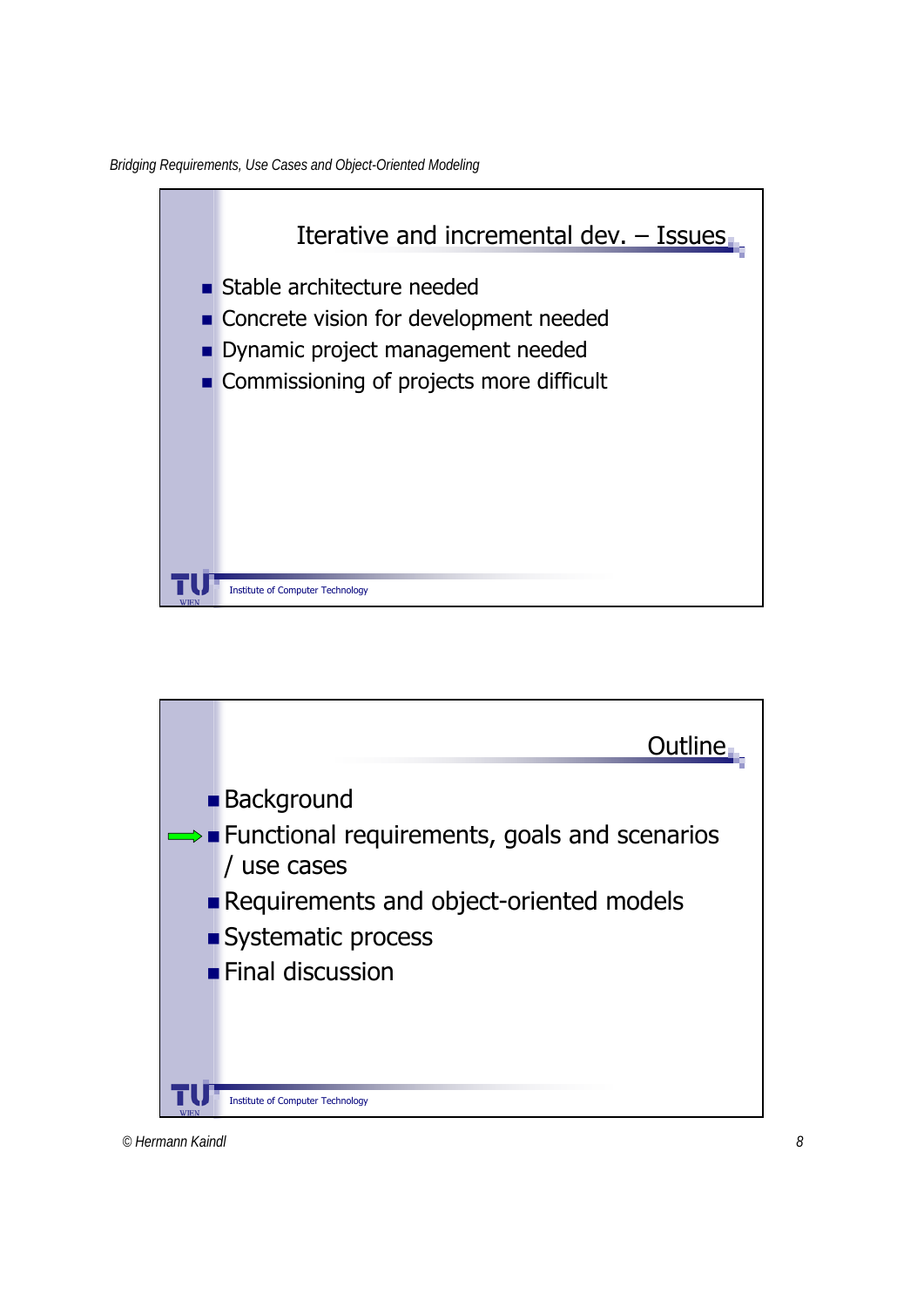*Bridging Requirements, Use Cases and Object-Oriented Modeling*



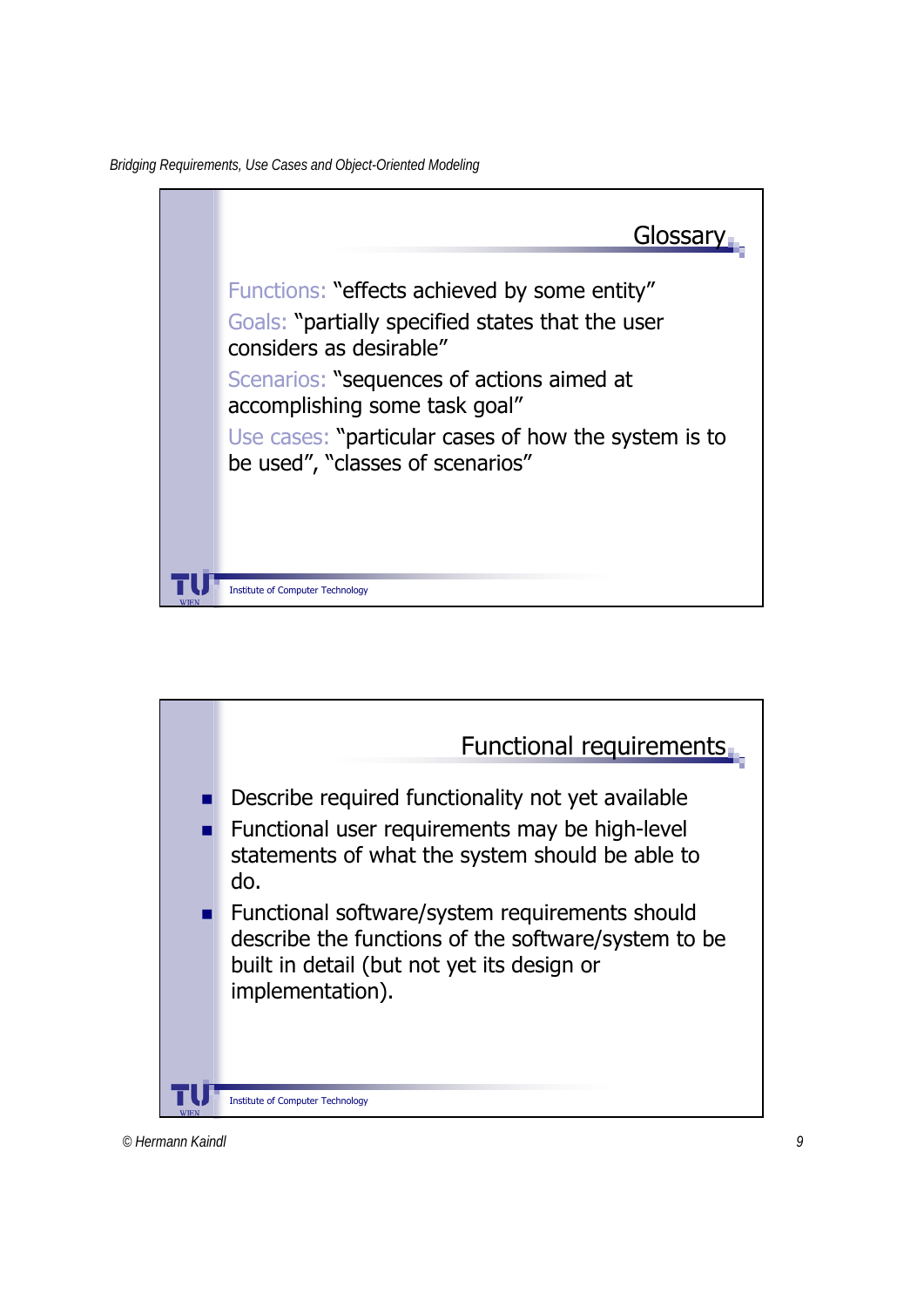*Bridging Requirements, Use Cases and Object-Oriented Modeling*



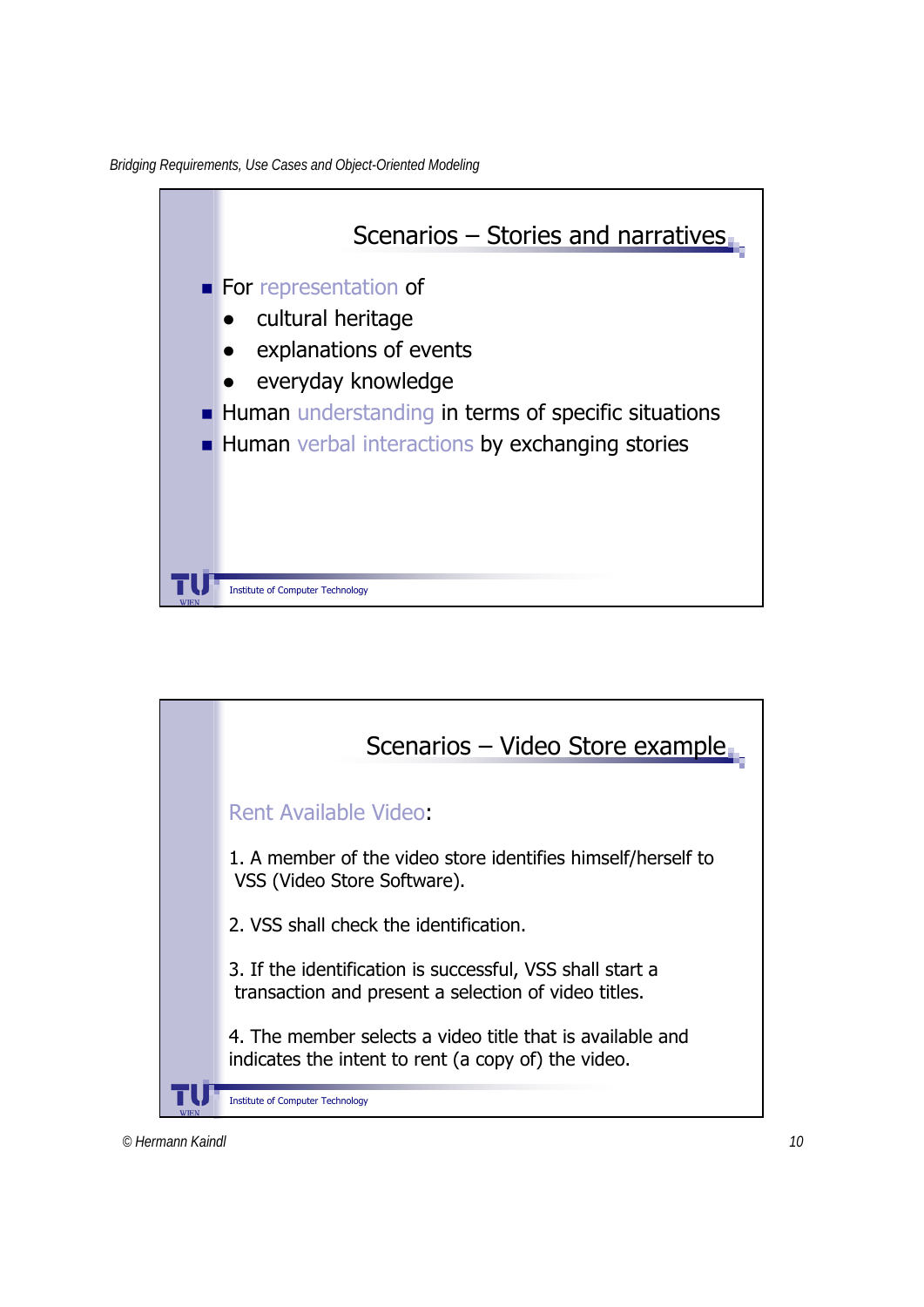

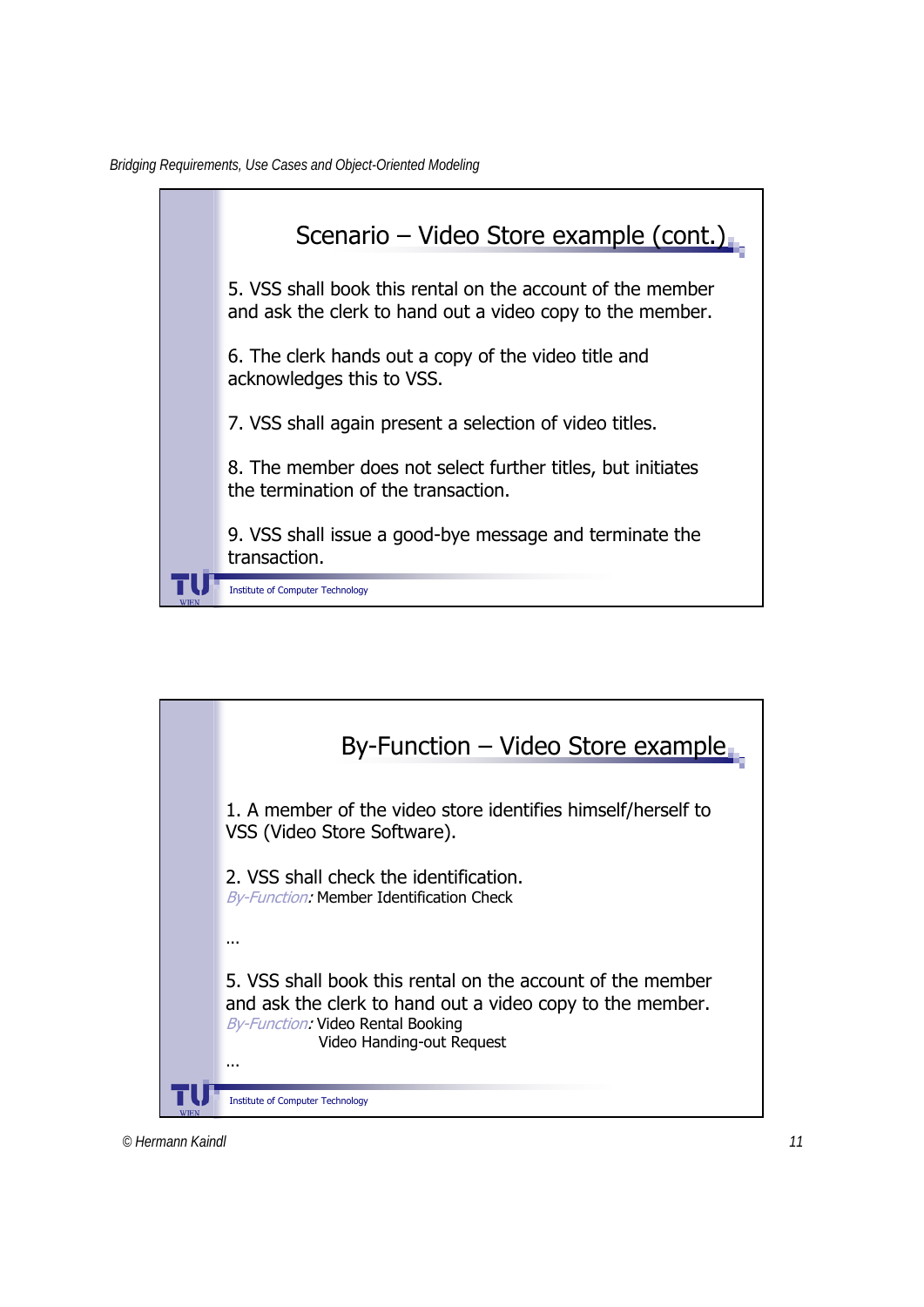

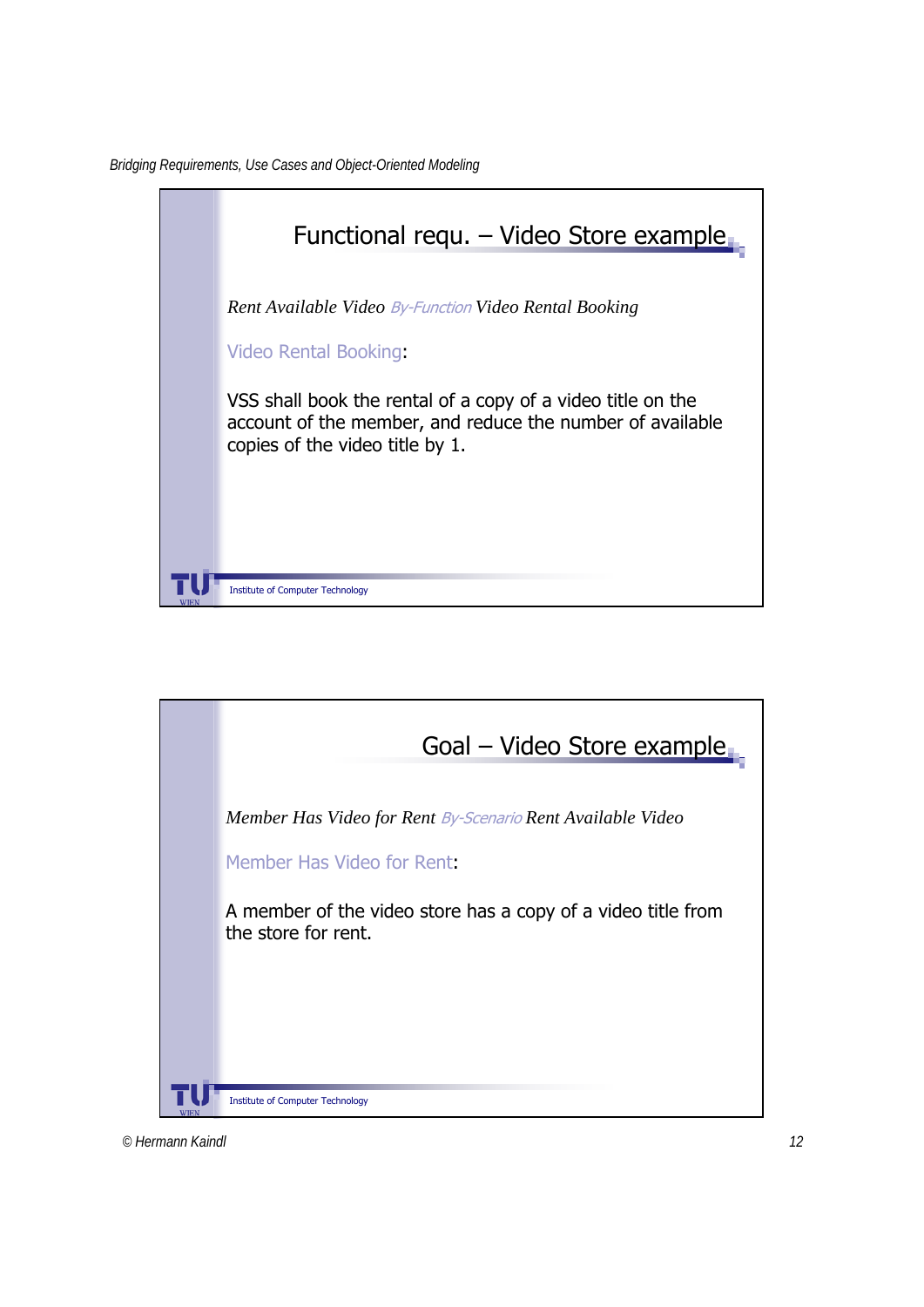



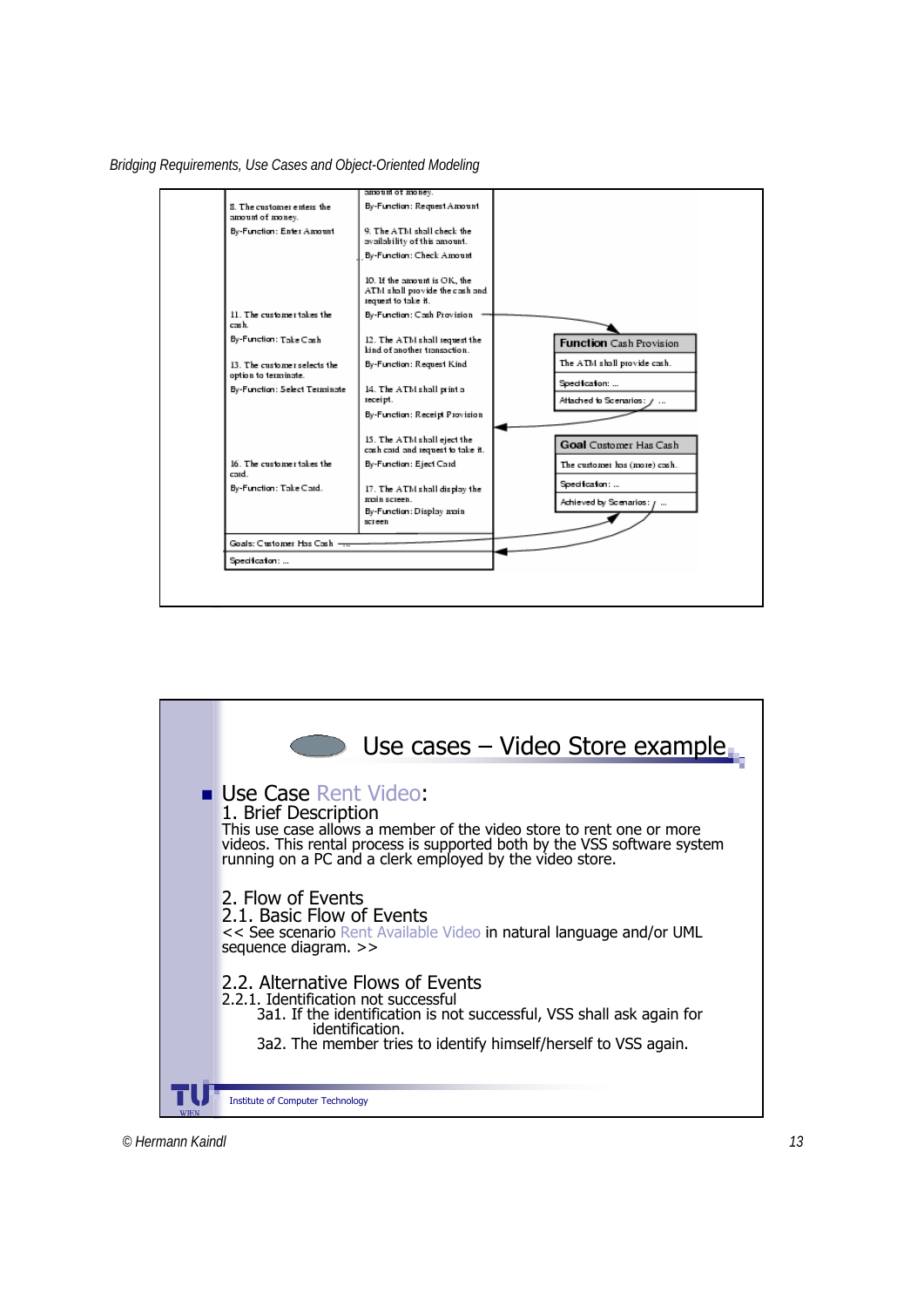

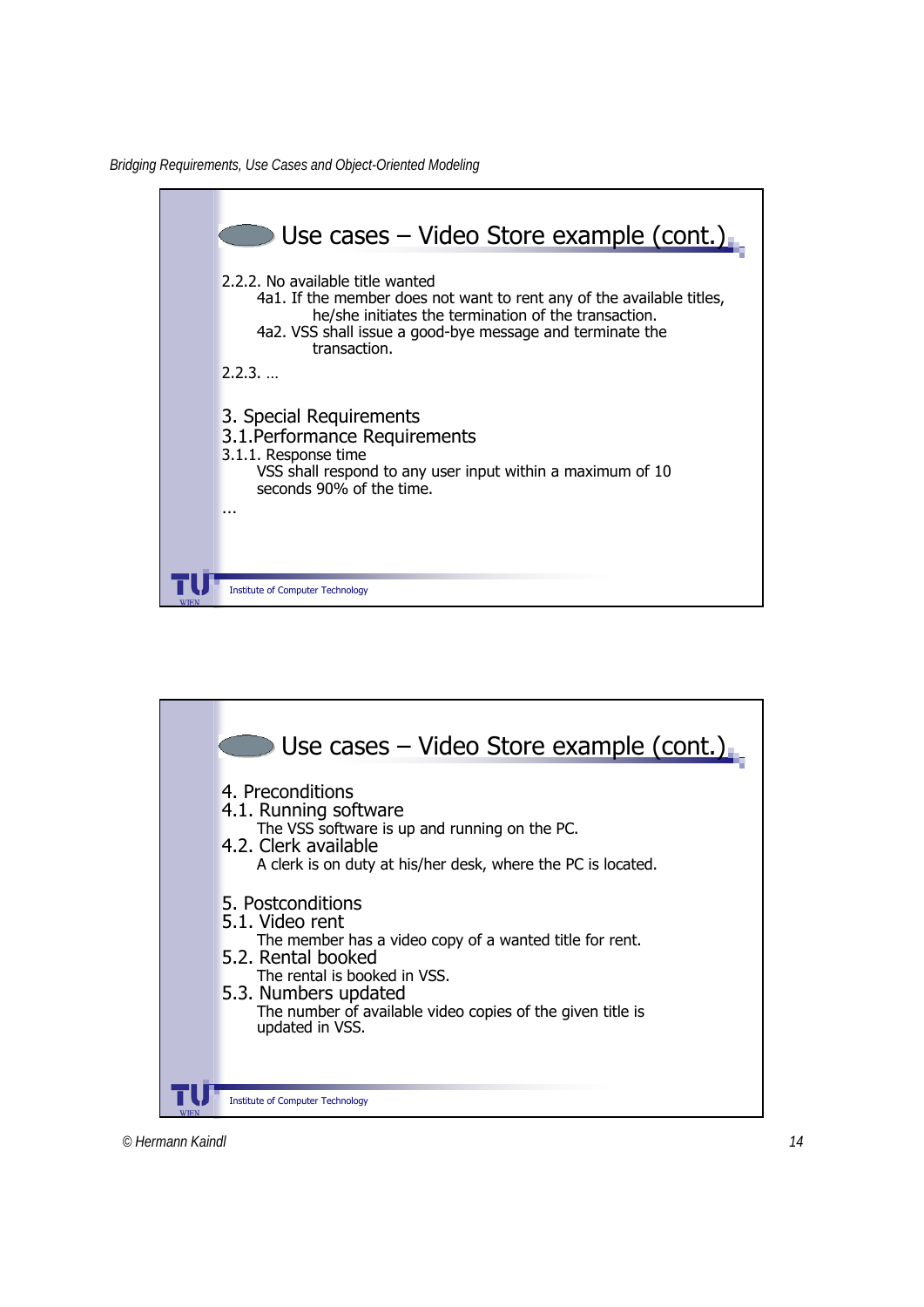*Bridging Requirements, Use Cases and Object-Oriented Modeling*



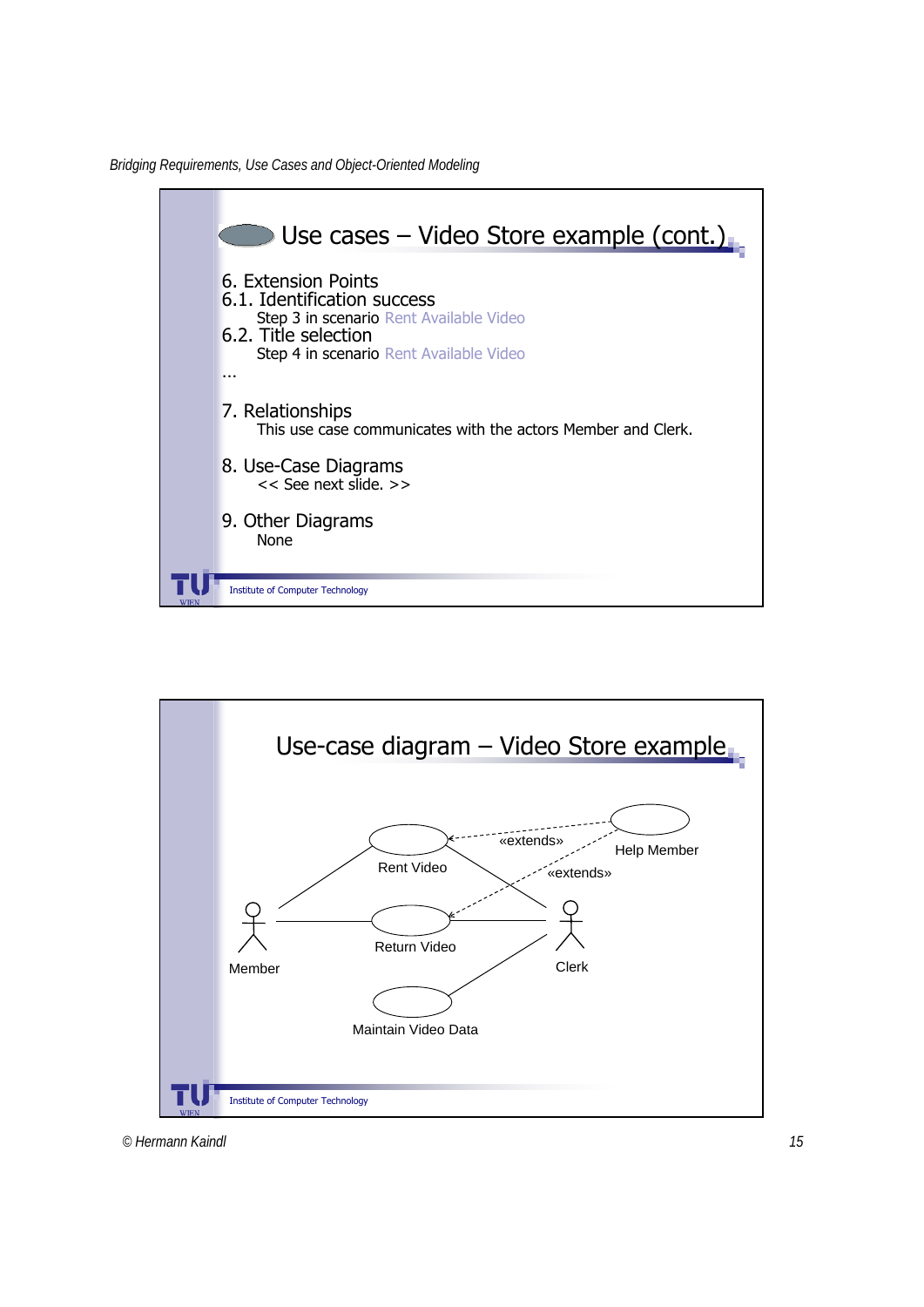



*© Hermann Kaindl 16*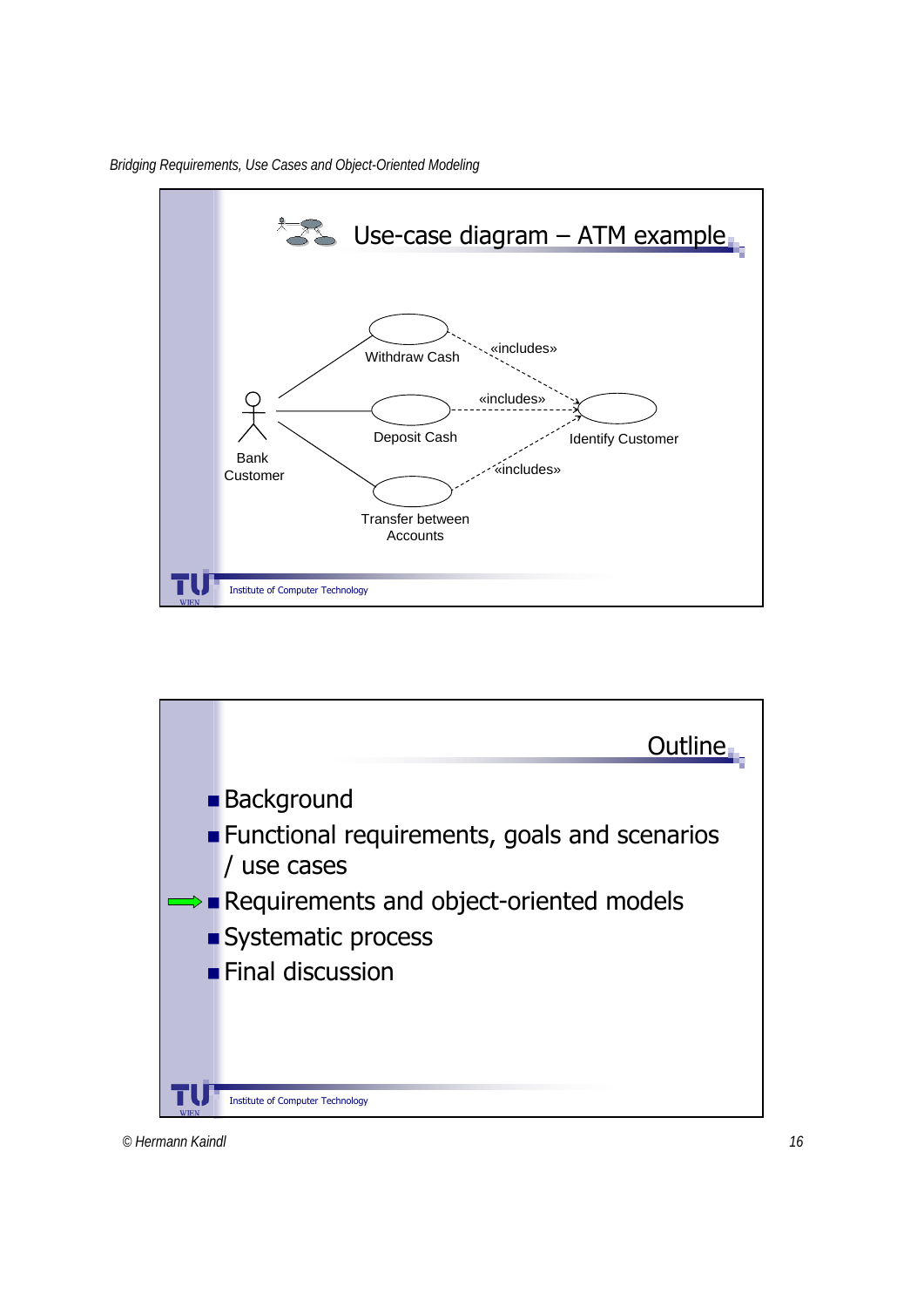

*Bridging Requirements, Use Cases and Object-Oriented Modeling*

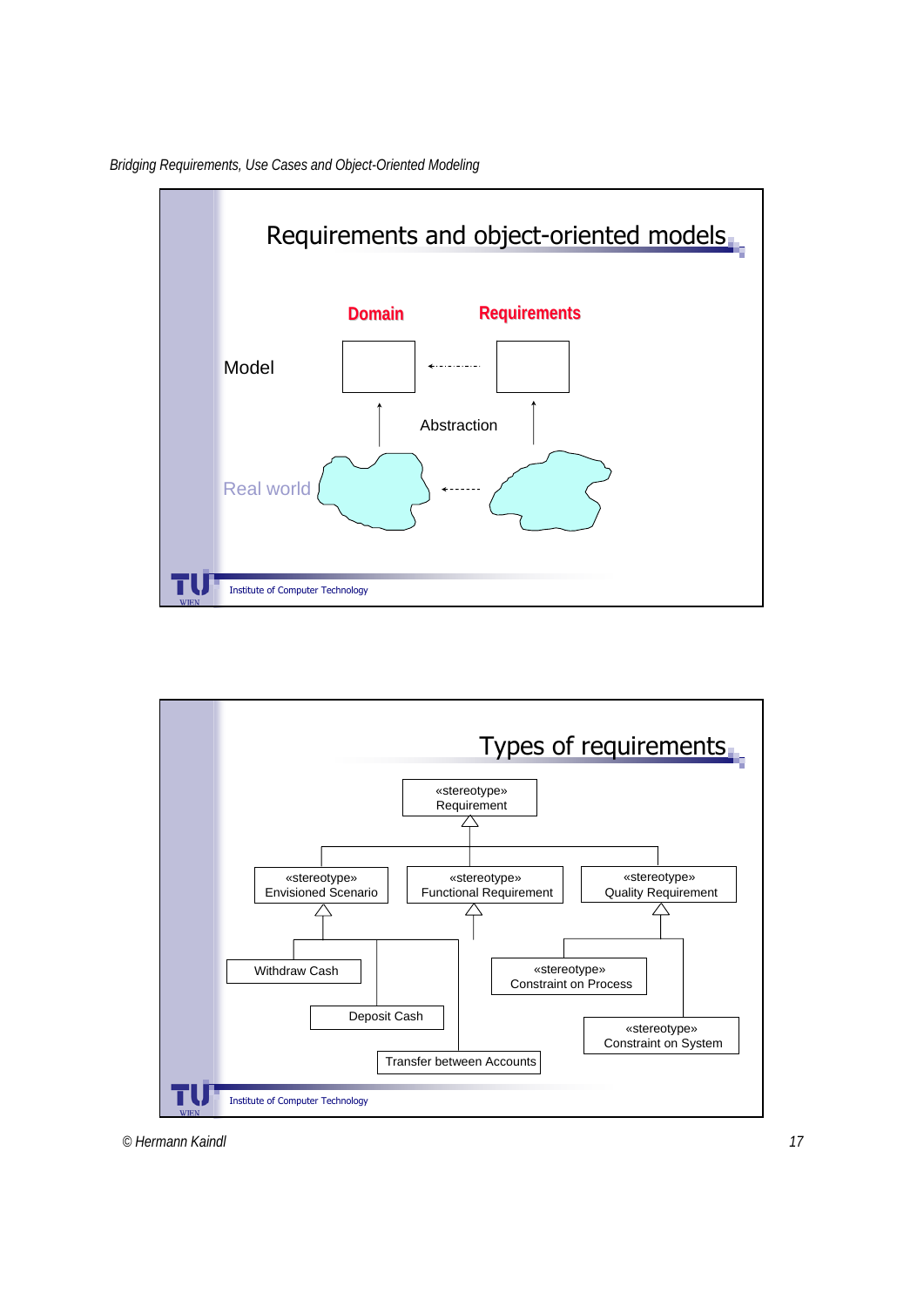*Bridging Requirements, Use Cases and Object-Oriented Modeling*





*© Hermann Kaindl 18*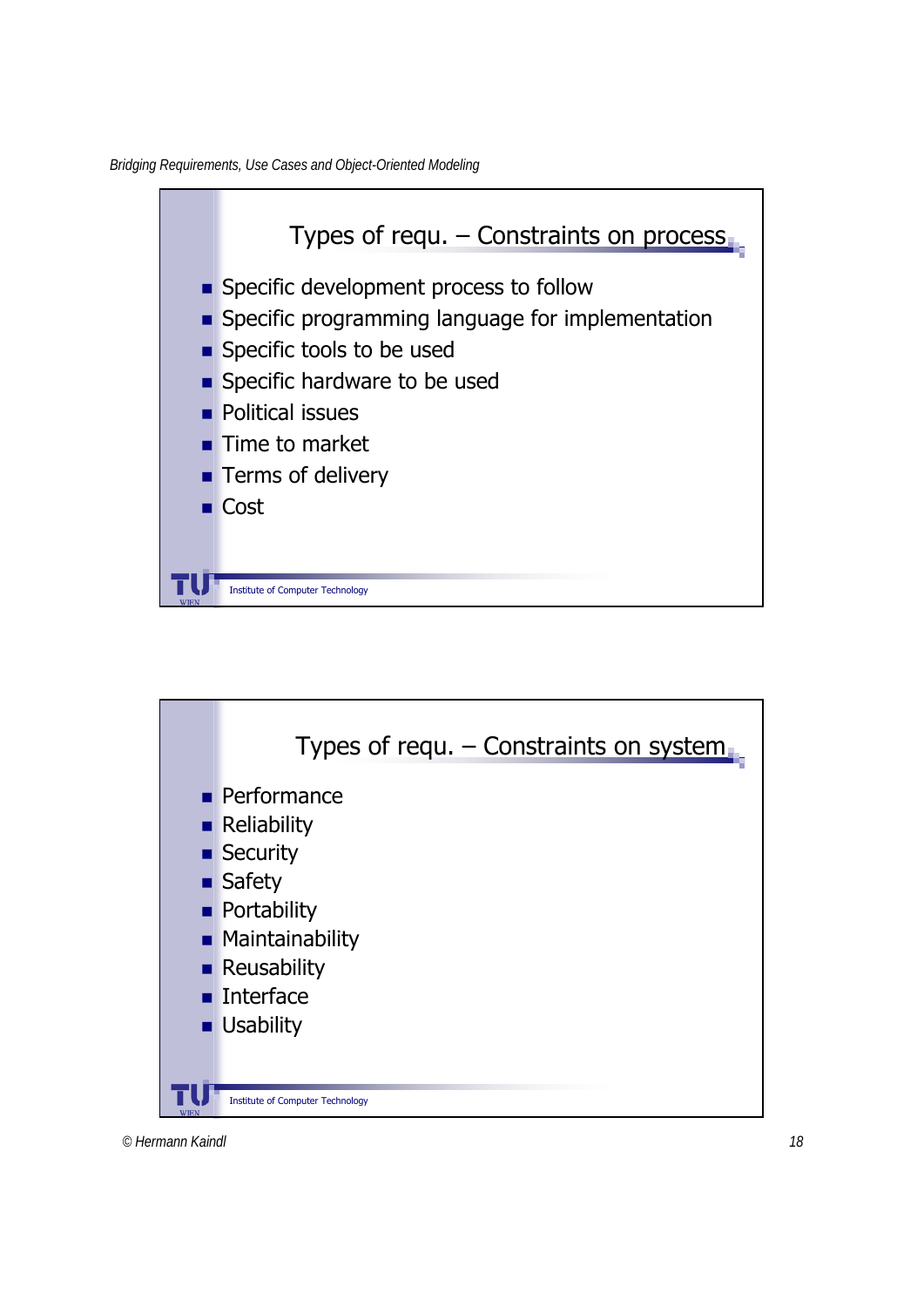

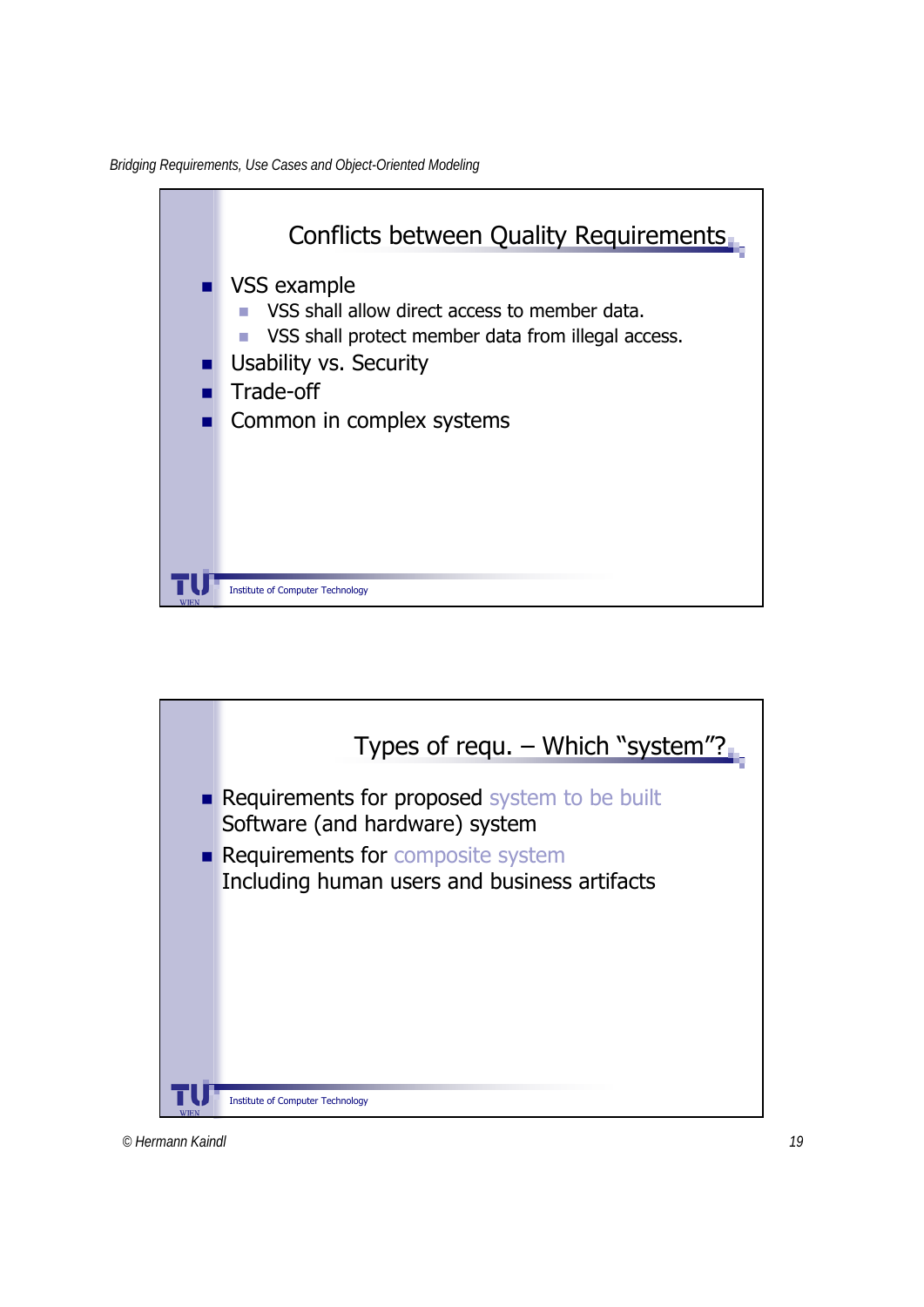*Bridging Requirements, Use Cases and Object-Oriented Modeling*



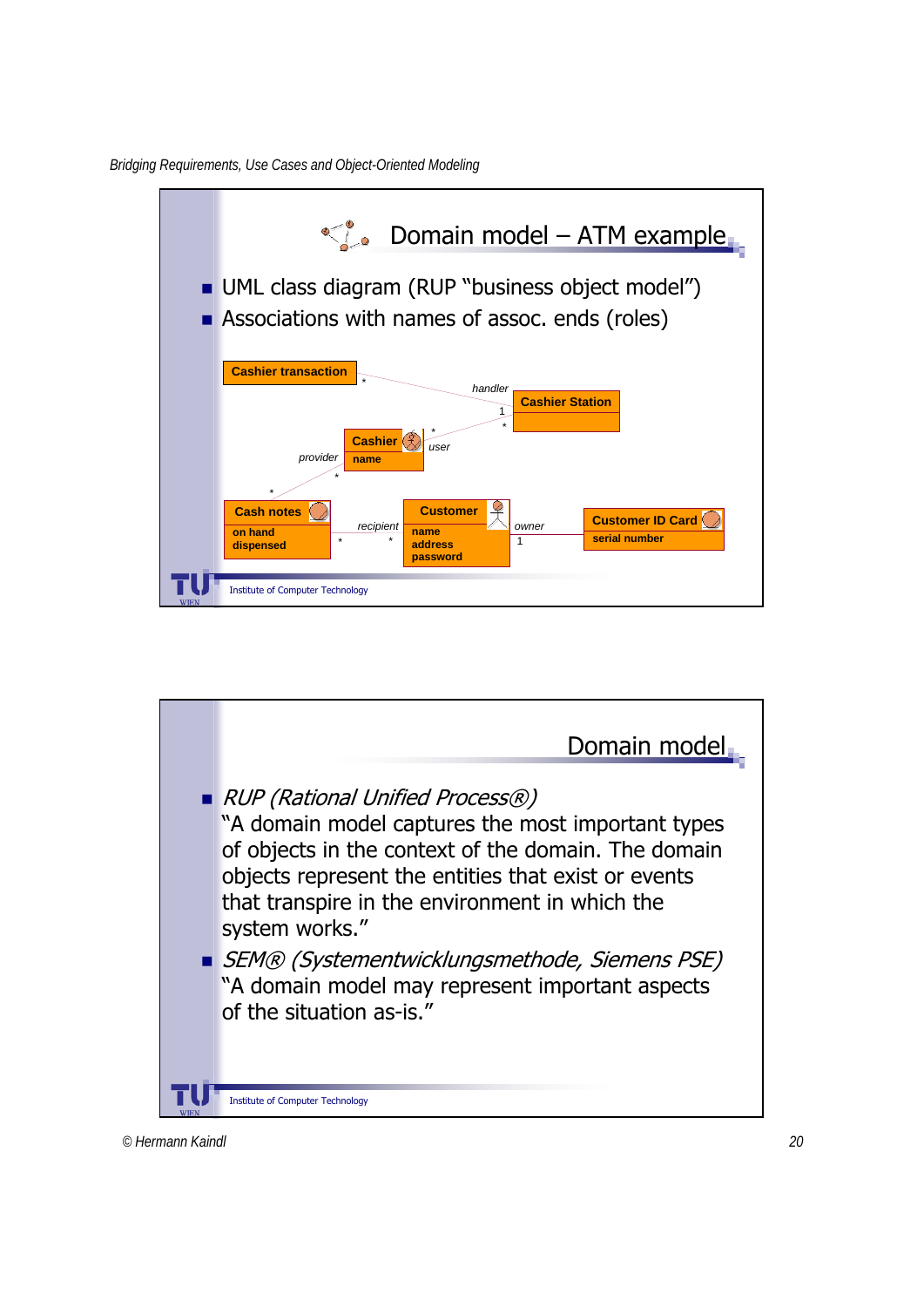

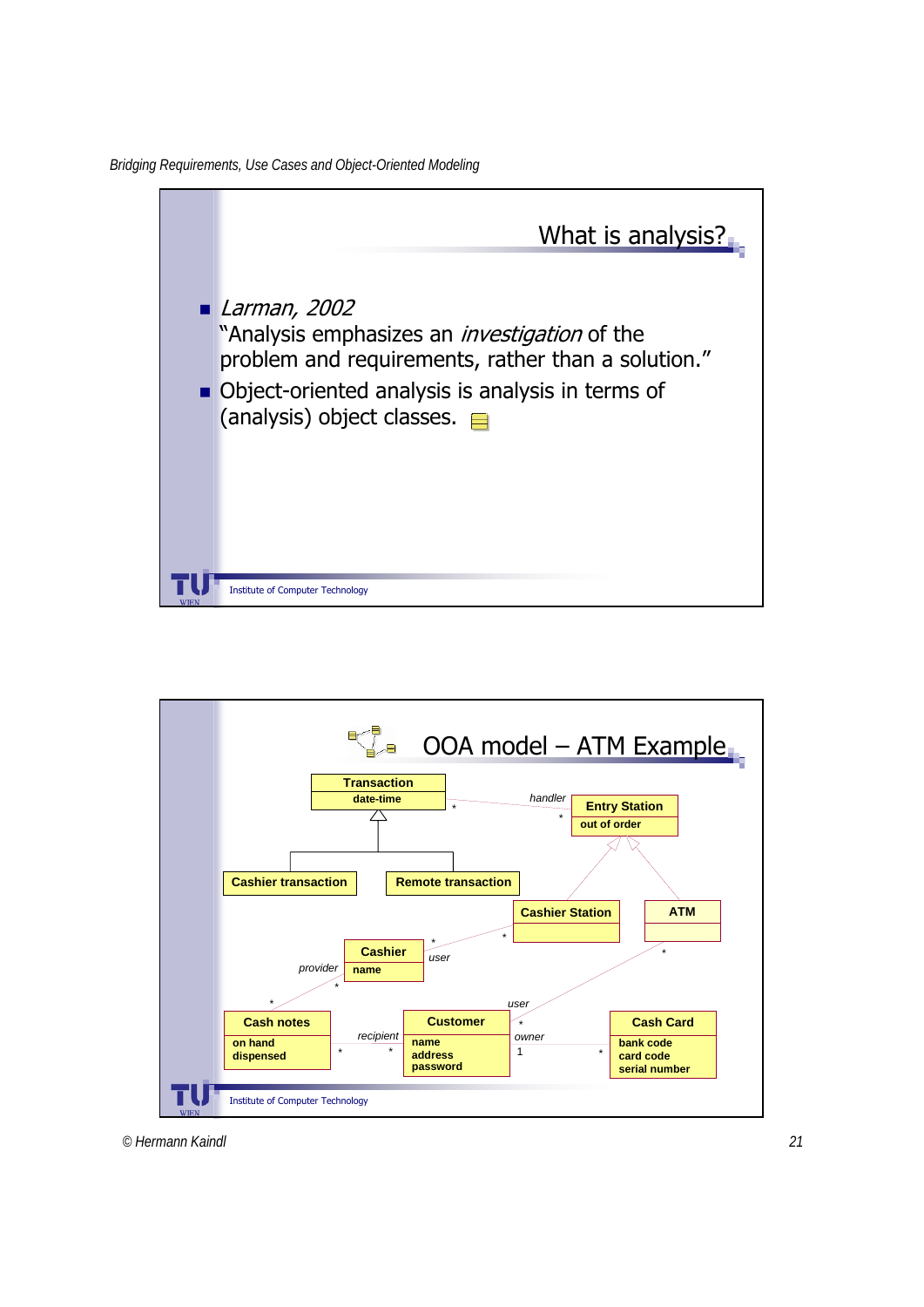

*Bridging Requirements, Use Cases and Object-Oriented Modeling*

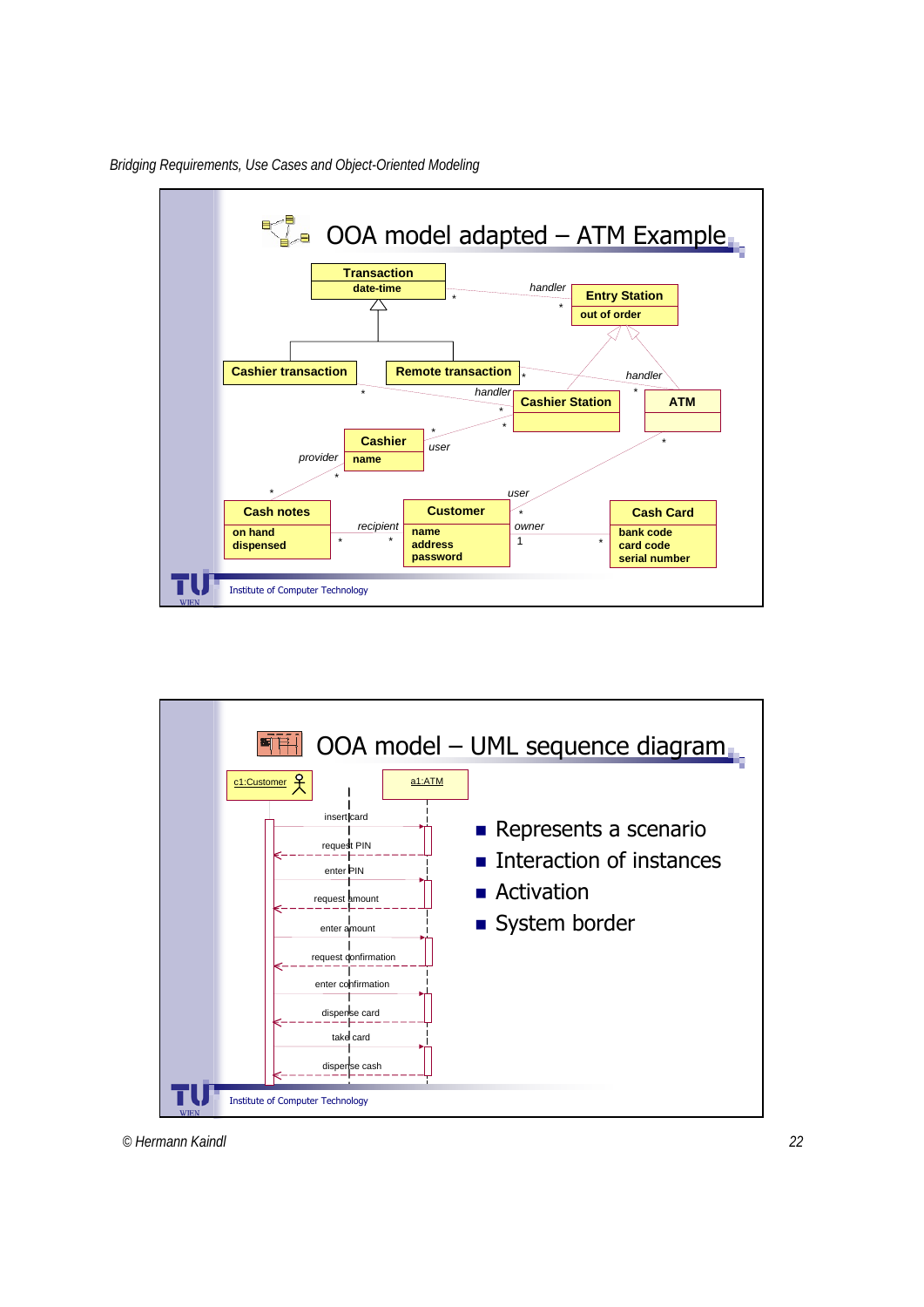*Bridging Requirements, Use Cases and Object-Oriented Modeling*



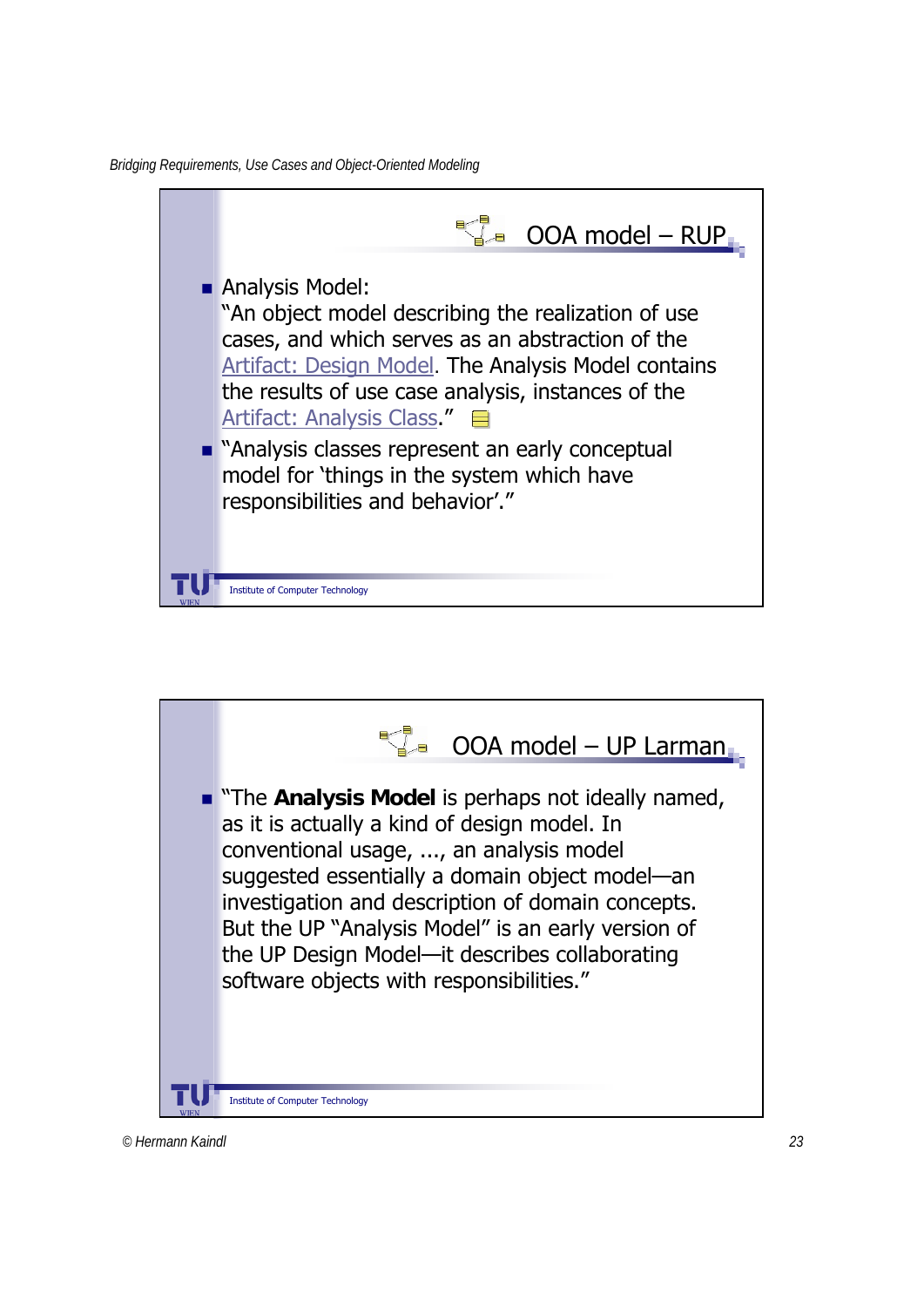

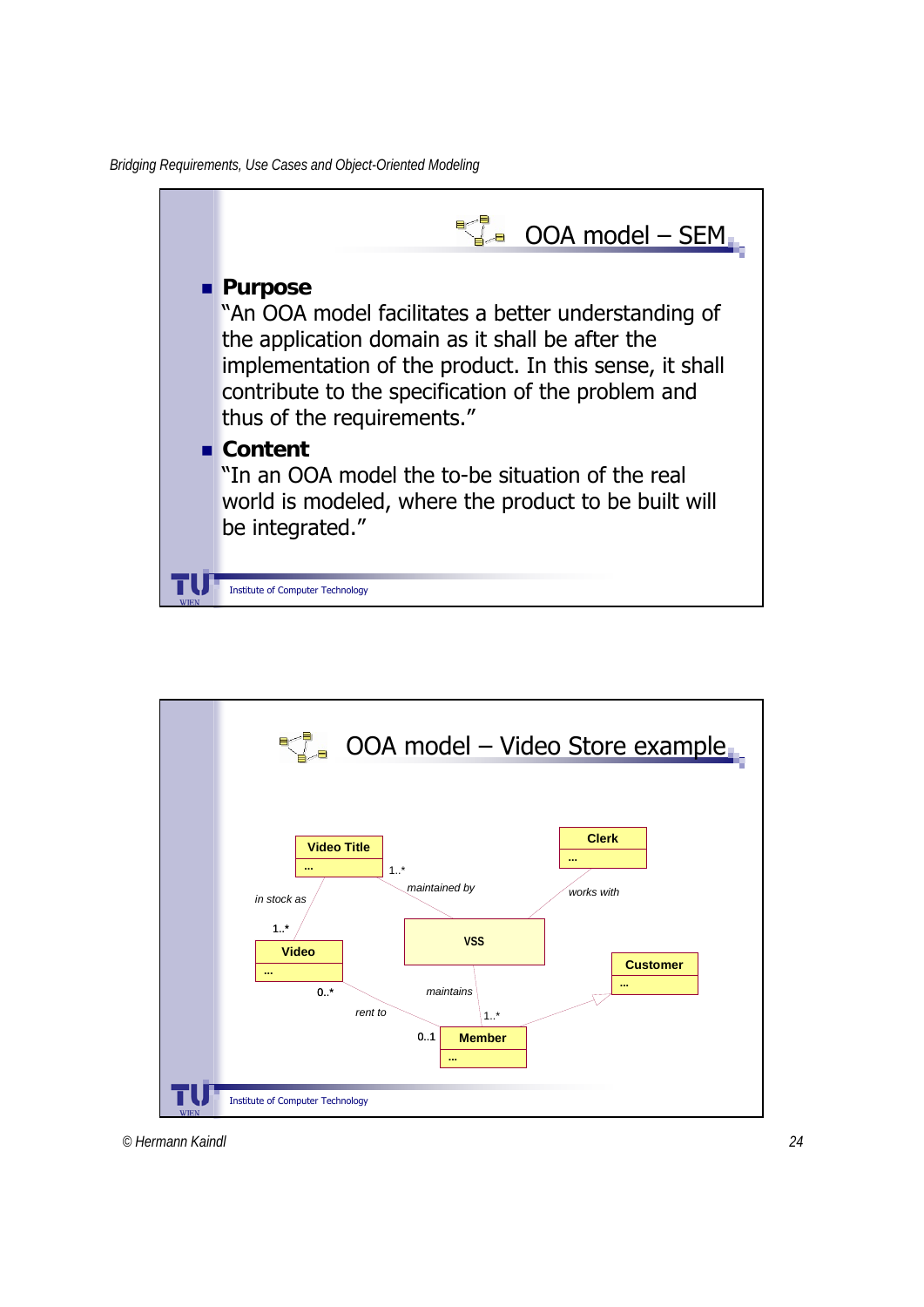

*Bridging Requirements, Use Cases and Object-Oriented Modeling*

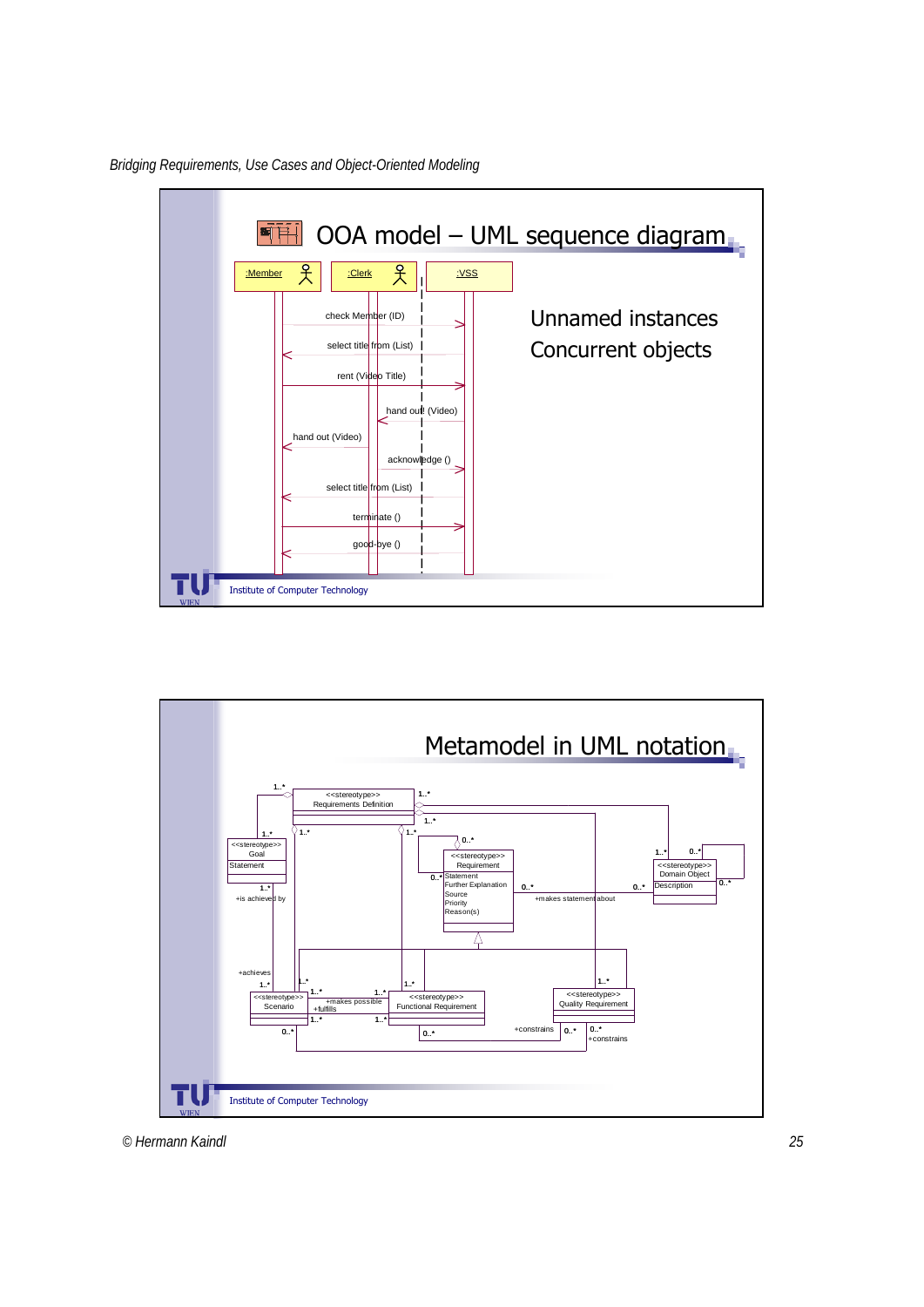*Bridging Requirements, Use Cases and Object-Oriented Modeling*



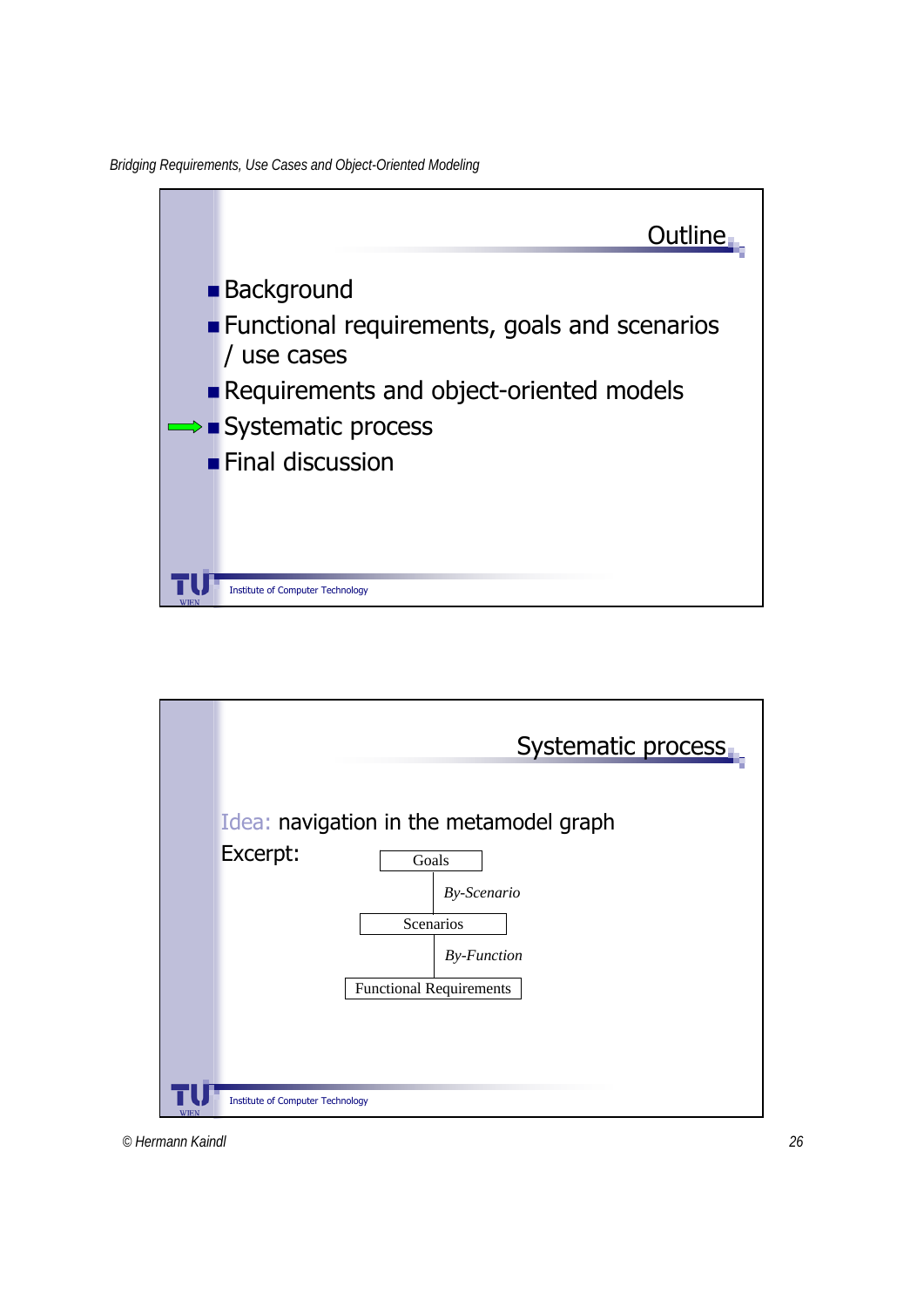



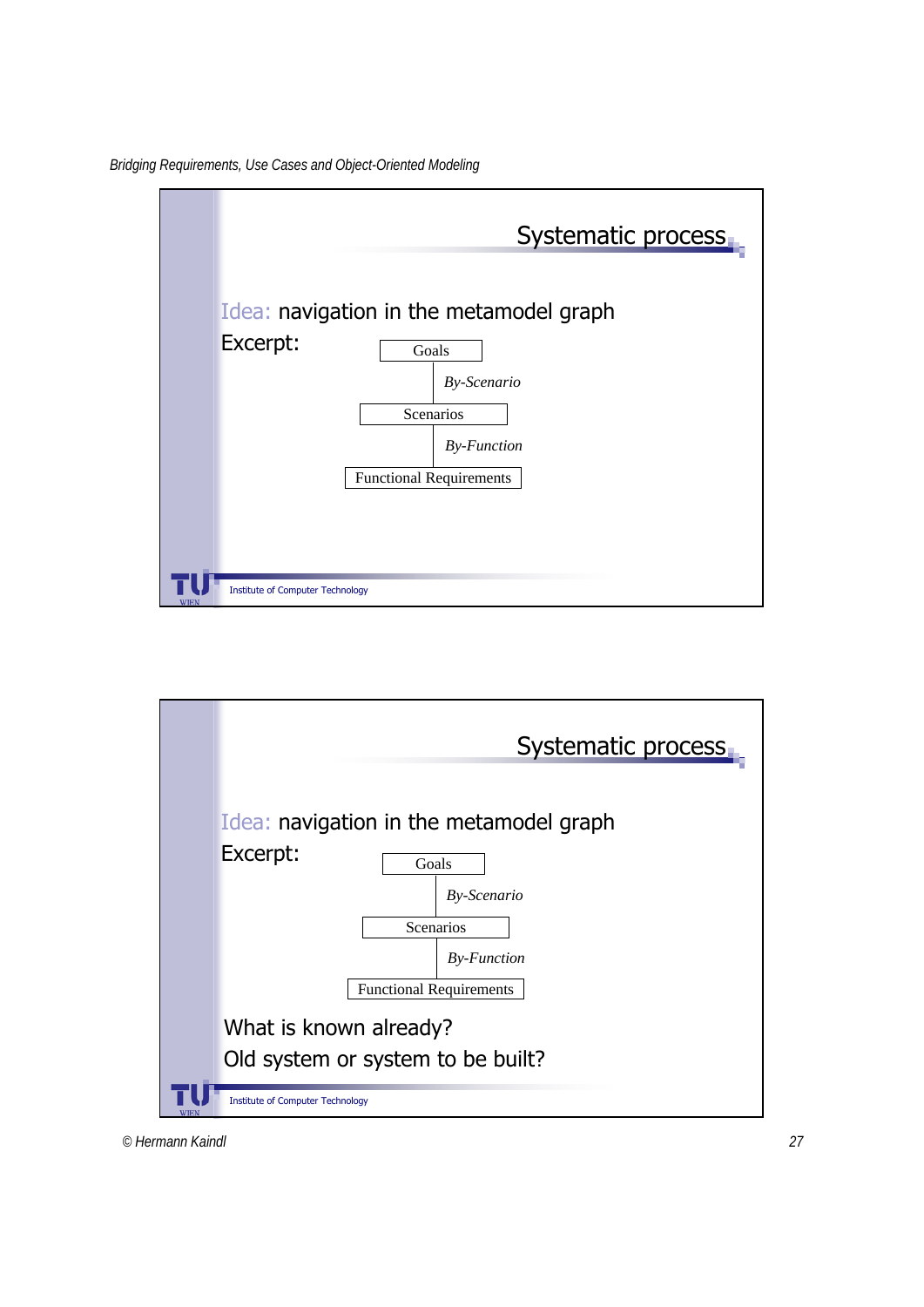

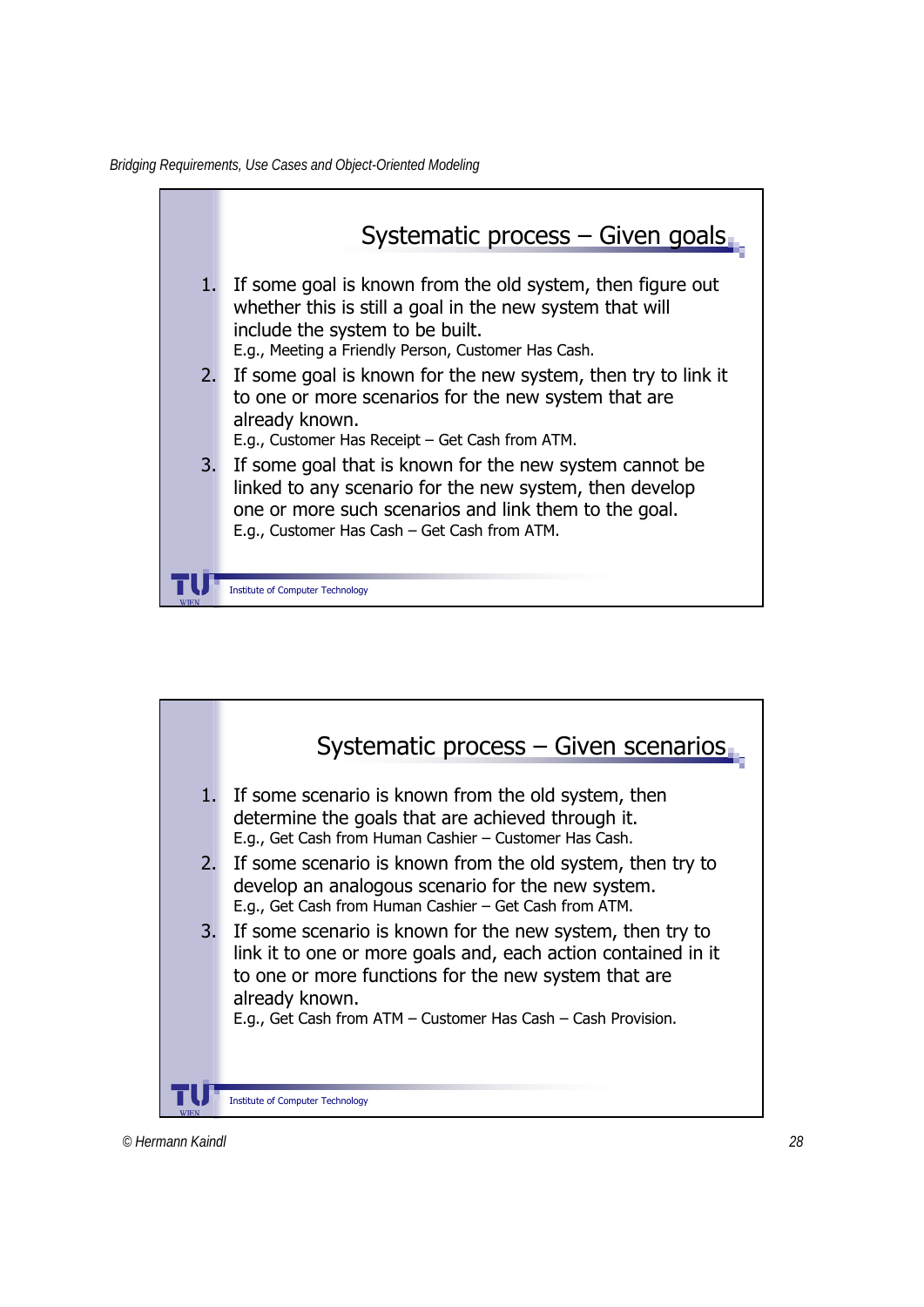*Bridging Requirements, Use Cases and Object-Oriented Modeling*



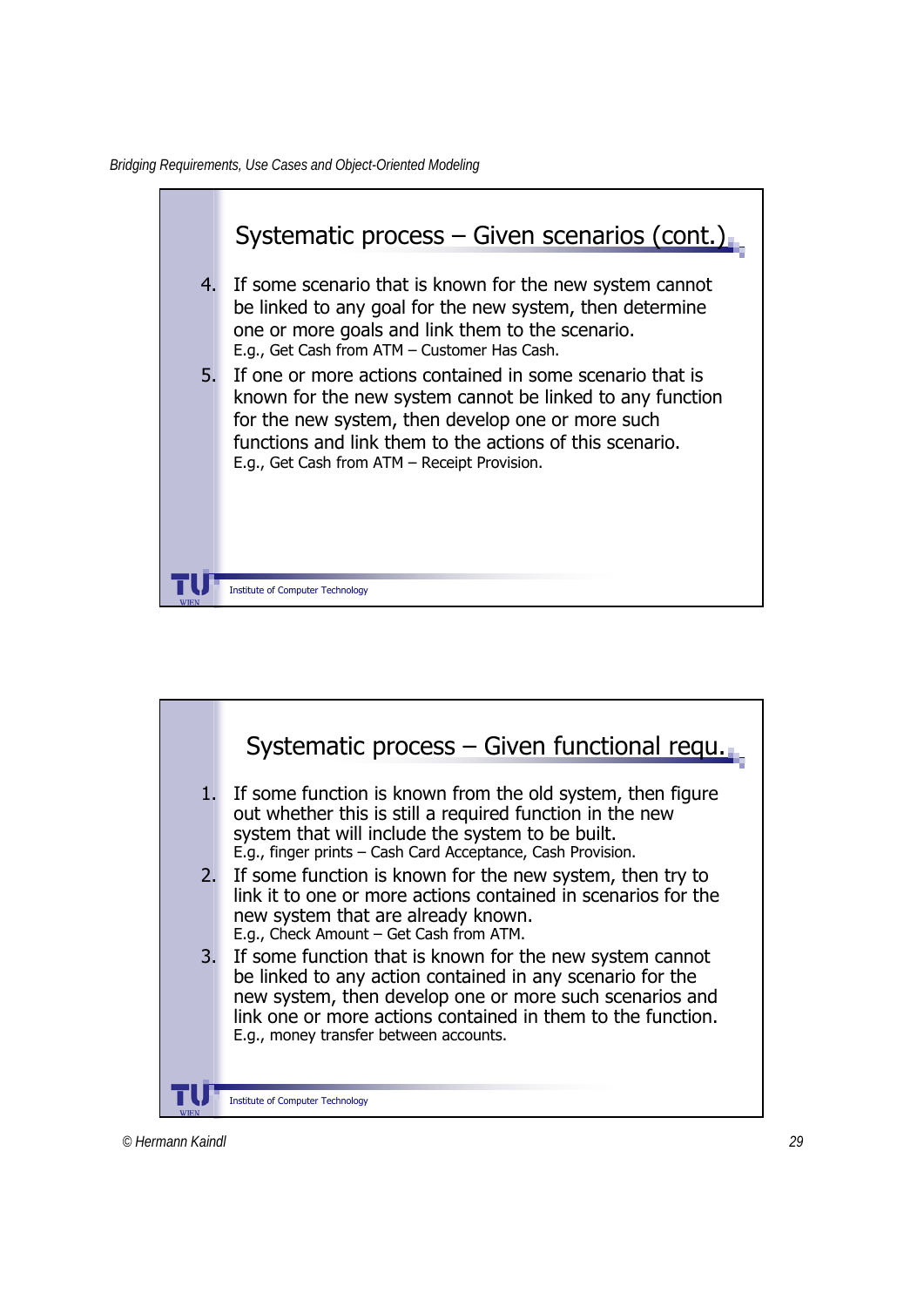*Bridging Requirements, Use Cases and Object-Oriented Modeling*



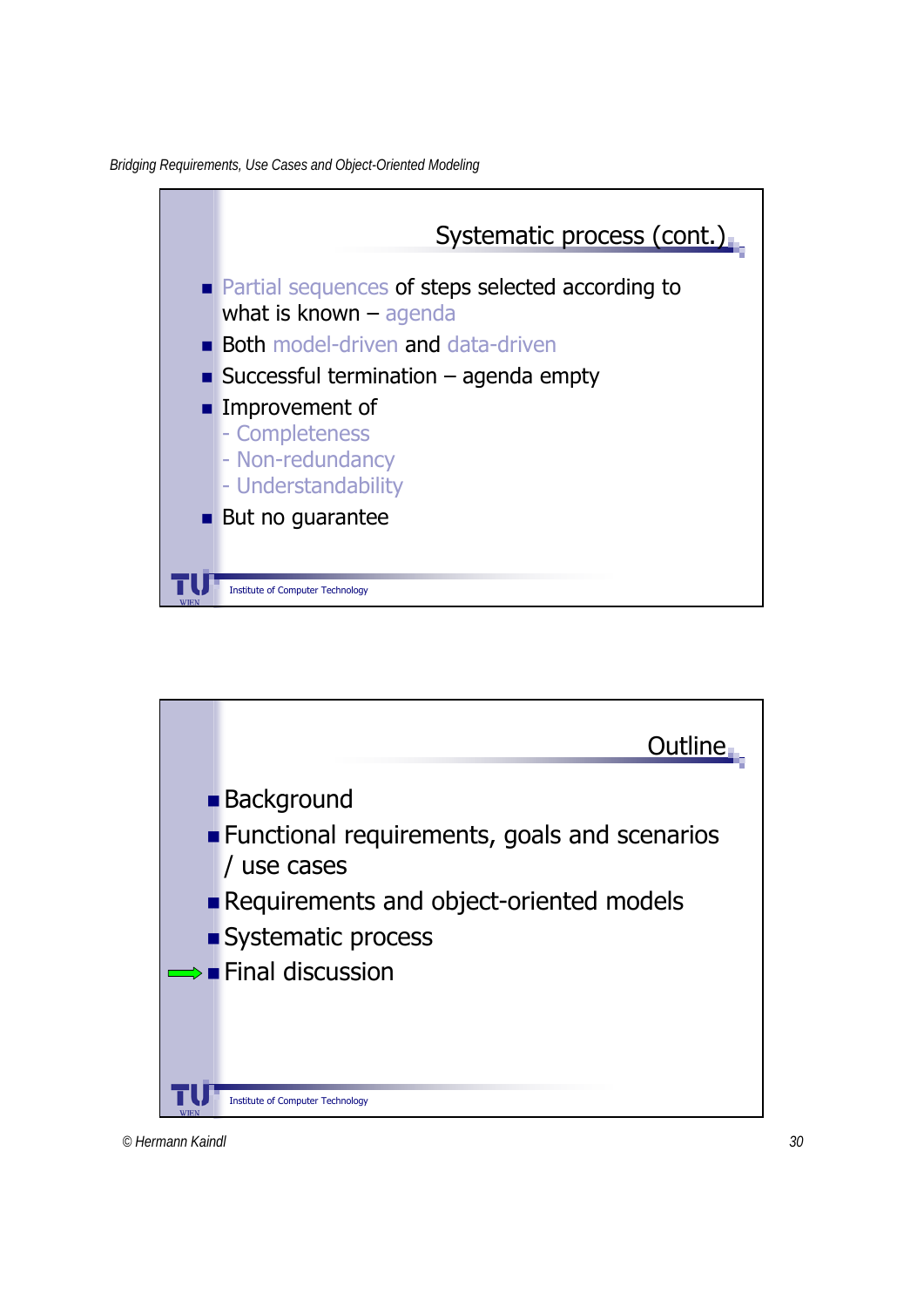*Bridging Requirements, Use Cases and Object-Oriented Modeling*